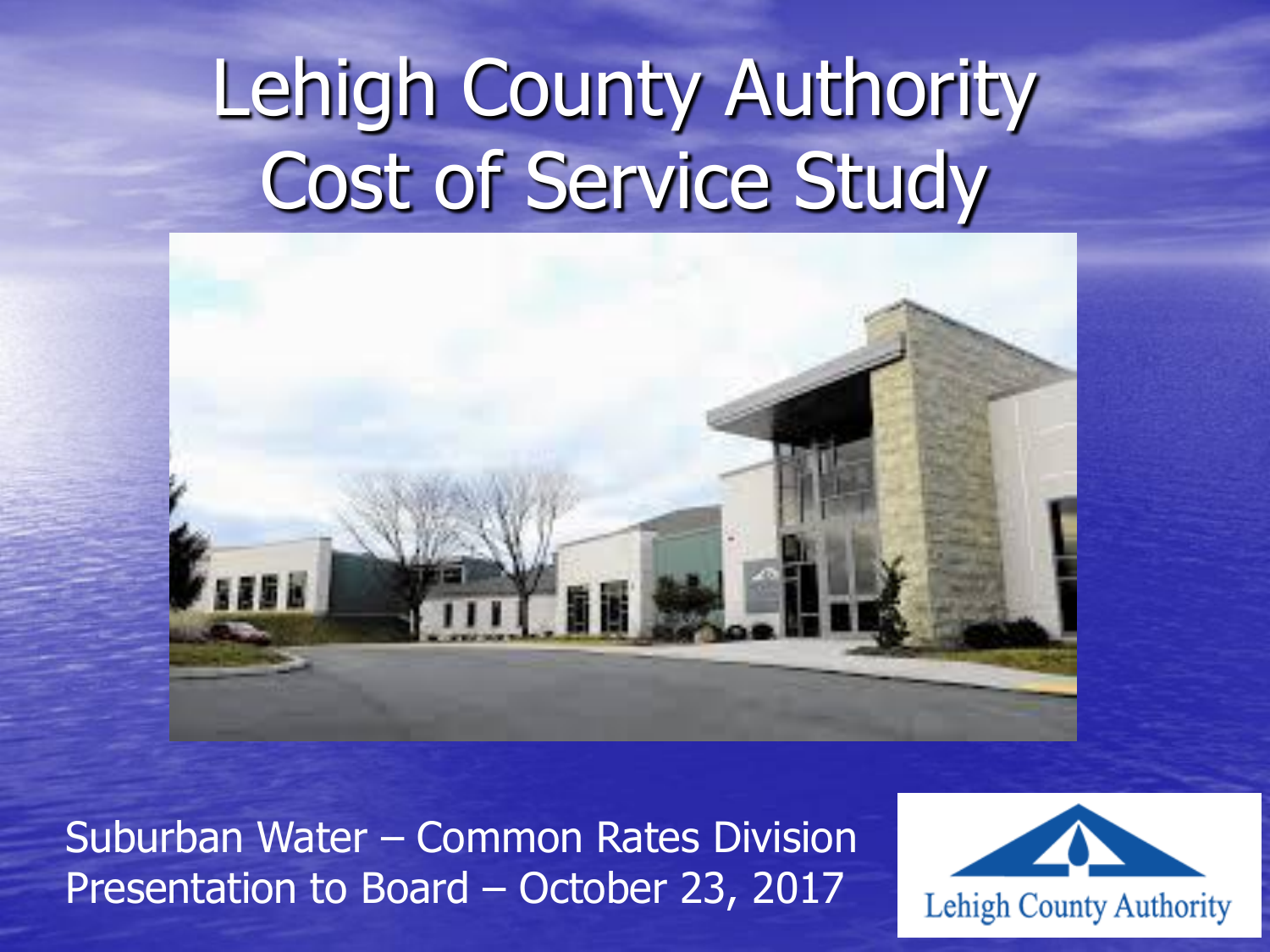### **LEHIGH COUNTY AUTHORITY SCHEDULE OF WATER RATES AND CHARGES**

#### **COMMON RATE SYSTEMS:** *Central Lehigh, North Whitehall, Washington Township, Heidelberg Heights, Arcadia, Pine Lakes, Mill Creek, Beverly Hills, Emmaus Consecutive Divisions & Clearview Farm Estates*

### **A. Metered Water Use**

| <b>Fixed Charges</b> |                     |  |  |  |  |  |  |  |  |
|----------------------|---------------------|--|--|--|--|--|--|--|--|
| <b>Meter Size</b>    | <b>Fixed Charge</b> |  |  |  |  |  |  |  |  |
| Quarterly            |                     |  |  |  |  |  |  |  |  |
| 5/8" & 3/4"          | \$11.70             |  |  |  |  |  |  |  |  |
| 1"                   | 21.60               |  |  |  |  |  |  |  |  |
| Monthly              |                     |  |  |  |  |  |  |  |  |
| $1 - 1/2"$           | 14.10               |  |  |  |  |  |  |  |  |
| 2"                   | 21.00               |  |  |  |  |  |  |  |  |
| 3"                   | 43.80               |  |  |  |  |  |  |  |  |
| 4"                   | 64.20               |  |  |  |  |  |  |  |  |
| 6"                   | 120.30              |  |  |  |  |  |  |  |  |
| ጸ"                   | 186.90              |  |  |  |  |  |  |  |  |
| 10"                  | 263.10              |  |  |  |  |  |  |  |  |

|       | <b>Volume Charges</b>         |                             |              |                     |  |  |  |  |  |  |  |  |  |
|-------|-------------------------------|-----------------------------|--------------|---------------------|--|--|--|--|--|--|--|--|--|
|       | <b>Quarterly Usage (gal.)</b> | <b>Monthly Usage (gal.)</b> |              | Rate per 1,000 Gal. |  |  |  |  |  |  |  |  |  |
| First | 120,000                       | First                       | $0 - 40,000$ | \$2.39              |  |  |  |  |  |  |  |  |  |
| Next  | 2,880,000                     | <b>Next</b>                 | 960,000      | \$2.19              |  |  |  |  |  |  |  |  |  |
| Next  | 24,000,000                    | <b>Next</b>                 | 8,000,000    | \$1.79              |  |  |  |  |  |  |  |  |  |
| Next  | 147,000,000                   | <b>Next</b>                 | 49,000,000   | \$1.51              |  |  |  |  |  |  |  |  |  |
| Over  | 174,000,000                   | Over                        | 58,000,000   | \$1.26              |  |  |  |  |  |  |  |  |  |

### **B. Public Fire Protection**

| Each Public Fire Hydrant (O&M Charge)  | \$7.87/month   |
|----------------------------------------|----------------|
| Each Inch-Squared Foot (System Charge) | \$0.00152/year |

### **C. Private Fire Protection**

| <b>Fire Line Size</b>            | <b>Charge per Month</b> |
|----------------------------------|-------------------------|
| <b>Single Family Residential</b> | \$<br>5.00              |
| ን"                               | 13.61                   |
| $2 - 1/2"$                       | 21.26                   |
| 3"                               | 30.62                   |
| 4"                               | 54.43                   |
| 6"                               | 122.47                  |
| 8"                               | 217.72                  |
| 10"                              | 340.18                  |
| 12"                              | 489.87                  |

*Arcadia Division Fire Protection Charge*

\$.00321 **Monthly Charge per Sq. Ft. of Building Space**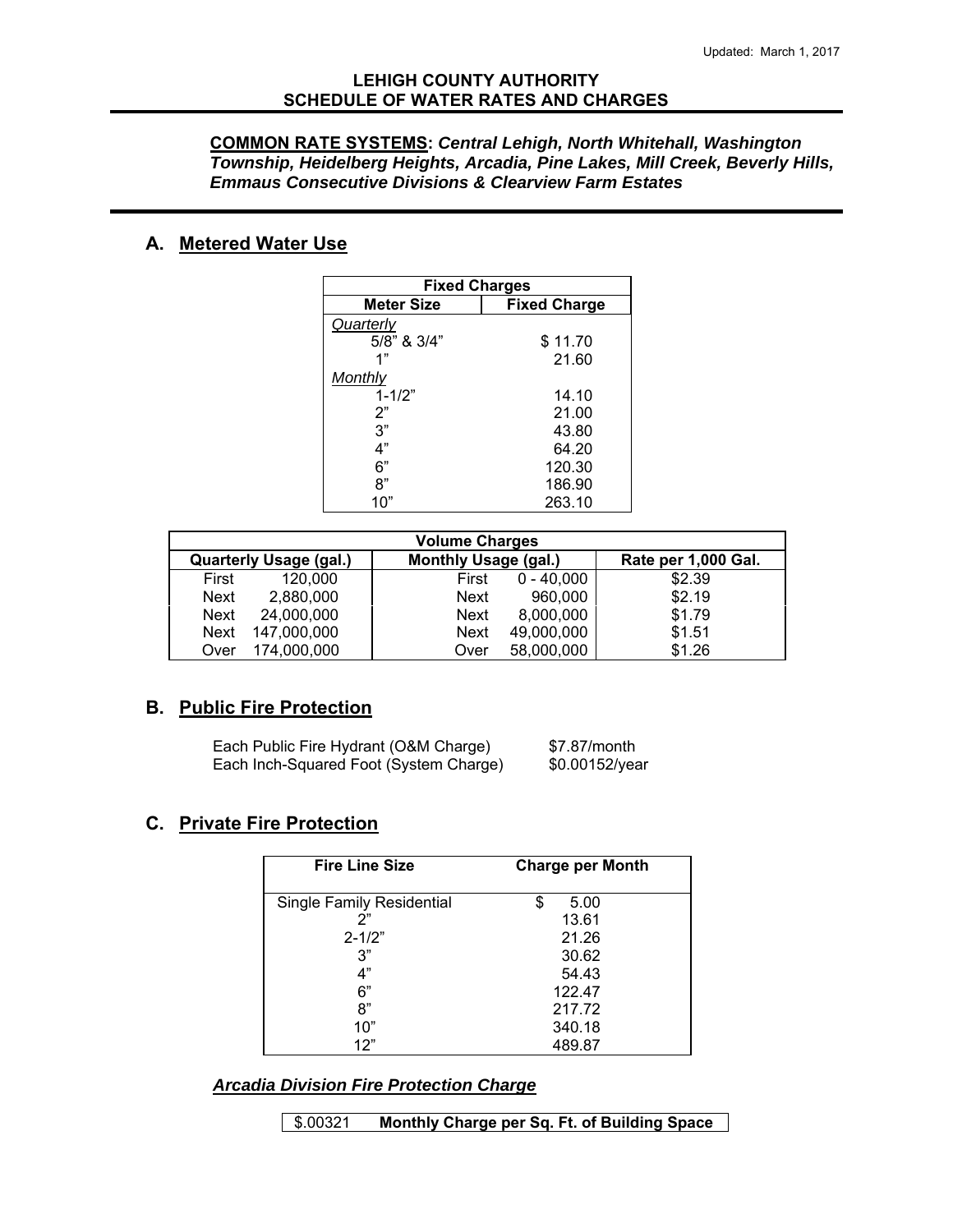#### **EXHIBIT 1 LEHIGH COUNTY AUTHORITY OPERATING BUDGET ESTIMATES (1)**

|                                                   | 2017             |             |              |             |             |             |              |
|---------------------------------------------------|------------------|-------------|--------------|-------------|-------------|-------------|--------------|
| <b>BUDGET LINE ITEM</b>                           | <b>BASE YEAR</b> | 2018        | 2019         | 2020        | 2021        | 2022        | <b>TOTAL</b> |
|                                                   |                  |             |              |             |             |             |              |
| PERSONNEL                                         |                  |             |              |             |             |             |              |
| <b>PERMANENT</b>                                  | \$861,508        | \$1,034,000 | \$1,065,020  | \$1,096,970 | \$1,129,880 | \$1,163,780 | \$6,351,158  |
| <b>OVERTIME</b>                                   | 81,123           | 68,000      | 70,040       | 72,140      | 74,300      | 76,530      | 442,133      |
| <b>EMPLOYEE BENEFITS</b>                          | 297,803          | 501,050     | 516,080      | 531,560     | 547,510     | 563,940     | 2,957,943    |
| <b>SUBTOTAL</b>                                   | \$1,240,434      | \$1,603,050 | \$1,651,140  | \$1,700,670 | \$1,751,690 | \$1,804,250 | \$9,751,234  |
| PURCHASE OF SERVICES                              |                  |             |              |             |             |             |              |
| <b>INTERNAL SERVICES - OVERHEAD &amp; SUPPORT</b> | \$765,840        | \$802,000   | \$826,060    | \$850,840   | \$876,370   | \$902,660   | \$5,023,770  |
| <b>UTILITIES</b>                                  | 493,000          | 457,000     | 471,000      | 485,000     | 500,000     | 515,000     | 2,921,000    |
| <b>ENGINEERING</b>                                | 48,000           | 57,000      | 58,710       | 60,470      | 62,280      | 64,150      | 350,610      |
| <b>ANALYSES - EXTERNAL</b>                        | 51,785           | 191,000     | 196,730      | 202,630     | 208,710     | 214,970     | 1,065,825    |
| CONTRACT OPERATING SERVICES                       | 38,270           | 38,000      | 39,140       | 40,310      | 41,520      | 42,770      | 240,010      |
| <b>COMPLIANCE EXPENSE</b>                         | $\Omega$         | 42,000      | 43,260       | 44,560      | 45,900      | 47,280      | 223,000      |
| MAINTENANCE SERVICES                              | 534,380          | 150,000     | 154,500      | 159,140     | 163,910     | 168,830     | 1,330,760    |
| FLEET MANAGEMENT SERVICES                         | 30,000           | 29,000      | 29,870       | 30,770      | 31,690      | 32,640      | 183,970      |
| EXTRAORDINARY EXPENDITURES                        | 100,000          | $\Omega$    | $\mathbf{0}$ | $\theta$    | $\Omega$    | $\Omega$    | 100,000      |
| <b>INDUSTRIAL METER TESTING &amp; REPAIR</b>      | 8,600            | 9,000       | 9,270        | 9,550       | 9,840       | 10,140      | 56,400       |
| MISCELLANEOUS SERVICES                            | 94,310           | 46,000      | 47,380       | 48,800      | 50,260      | 51,770      | 338,520      |
| <b>WATER PURCHASES</b>                            | 1,923,000        | 2,099,000   | 2,161,970    | 2,226,830   | 2,293,630   | 2,362,440   | 13,066,870   |
| <b>SUBTOTAL</b>                                   | \$4,087,185      | \$3,920,000 | \$4,037,890  | \$4,158,900 | \$4,284,110 | \$4,412,650 | \$24,900,735 |
| <b>MAINTENANCE &amp; SUPPLIES</b>                 |                  |             |              |             |             |             |              |
| <b>PUMP SUPPLIES</b>                              | \$67,300         | \$17,000    | \$17,510     | \$18,040    | \$18,580    | \$19,140    | \$157,570    |
| PURIFICATION SUPPLIES                             | 101,450          | 51,000      | 52,530       | 54,110      | 55,730      | 57,400      | 372,220      |
| DISTRIBUTION & TRANSMISSION SUPPLIES              | 102,750          | 80,000      | 82,400       | 84,870      | 87,420      | 90,040      | 527,480      |
| FLEET MANAGEMENT SERVICES                         | 2,500            | 3,000       | 3,090        | 3,180       | 3,280       | 3,380       | 18,430       |
| MISCELLANEOUS MATERIAL & SUPPLIES                 | 60,695           | 51,000      | 52,530       | 54,110      | 55,730      | 57,400      | 331,465      |
| <b>FUEL &amp; MILEAGE</b>                         | 65,100           | 66,000      | 67,980       | 70,020      | 72,120      | 74,280      | 415,500      |
| <b>SUBTOTAL</b>                                   | \$399,795        | \$268,000   | \$276,040    | \$284,330   | \$292,860   | \$301,640   | \$1,822,665  |
|                                                   |                  |             |              |             |             |             |              |
| <b>EQUIPMENT</b>                                  | \$137,000        | \$103,000   | \$106,090    | \$109,270   | \$112,550   | \$115,930   | \$683,840    |
| <b>TOTAL</b>                                      | \$5,864,414      | \$5,894,050 | \$6,071,160  | \$6,253,170 | \$6,441,210 | \$6,634,470 | \$37,158,474 |

(1) OPERATING EXPENSES HAVE BEEN INFLATED AT 3 PERCENT ANNUALLY. DEVIATIONS FROM THIS INFLATION RATE HAVE BEEN MADE TO ADJUST FOR CHANGES IN OPERATING PROCEDURES AS REQUIRED.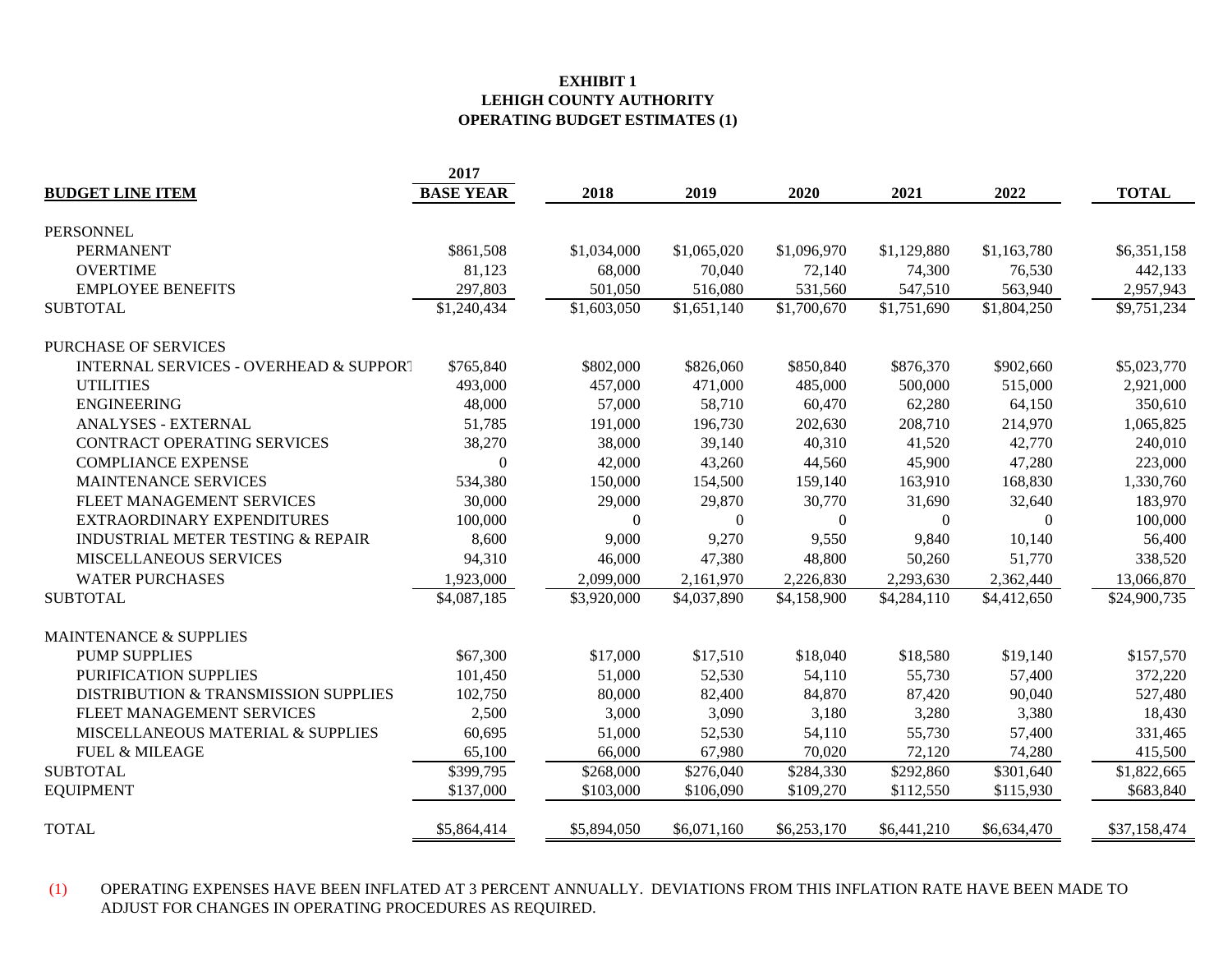#### **EXHIBIT 2 2017 PROJECTED LEHIGH COUNTY AUTHORITY OPERATING BUDGET ESTIMATES BY FUNCTIONAL CATEGORY**

|                                       |                  |                |                           |                | <b>TRANS.</b> | <b>FIRE</b> | MAINT./      | <b>METER</b>           |                       | <b>CUSTOMER</b> |              |
|---------------------------------------|------------------|----------------|---------------------------|----------------|---------------|-------------|--------------|------------------------|-----------------------|-----------------|--------------|
| <b>BUDGET LINE ITEM</b>               | <b>SUPPLY</b>    |                | PUMPING TREATMENT STORAGE |                | & DIST.       | HYD.        |              | <b>SERVICE READING</b> | ADMIN.                | <b>SERVICE</b>  | <b>TOTAL</b> |
|                                       |                  |                |                           |                |               |             |              |                        |                       |                 |              |
| <b>PERSONNEL</b>                      |                  |                |                           |                |               |             |              |                        |                       |                 |              |
| <b>PERMANENT</b>                      | \$5,995          | \$133,038      | \$108,701                 | \$5,600        | \$115,213     | \$17,481    | \$19,702     | \$76,527               | \$246,686             | \$132,564       | \$861,508    |
| <b>OVERTIME</b>                       | 565              | 12,527         | 10,236                    | 527            | 10,849        | 1,646       | 1,855        | 7,206                  | 23,229                | 12,483          | 81,123       |
| <b>EMPLOYEE BENEFITS</b>              | 2,072            | 45,988         | 37,575                    | 1,936          | 39,827        | 6,043       | 6,811        | 26,454                 | 85,274                | 45,824          | 297,803      |
| <b>SUBTOTAL</b>                       | \$8,632          | \$191,554      | \$156,512                 | \$8,063        | \$165,889     | \$25,170    | \$28,368     | \$110,187              | \$355,189             | \$190,870       | \$1,240,434  |
| <b>PURCHASE OF SERVICES</b>           |                  |                |                           |                |               |             |              |                        |                       |                 |              |
| <b>INTERNAL SERVICES - OVERHI</b>     | \$0              | \$0            | \$0                       | \$0            | \$0           | \$0         | \$0          | \$0                    | \$765,840             | \$0             | \$765,840    |
| <b>UTILITIES</b>                      | $\Omega$         | 493,000        | $\Omega$                  | $\Omega$       | $\Omega$      | $\theta$    | $\Omega$     | $\theta$               | $\theta$              | $\Omega$        | 493,000      |
| <b>ENGINEERING</b>                    | 44,430           | 1,587          | 1,587                     | $\overline{0}$ | 397           | $\Omega$    | $\theta$     | $\theta$               | $\theta$              | $\overline{0}$  | 48,000       |
| <b>ANALYSES - EXTERNAL</b>            | $\boldsymbol{0}$ | $\overline{0}$ | 51,785                    | $\overline{0}$ | $\Omega$      | $\Omega$    | $\Omega$     | $\mathbf{0}$           | $\theta$              | $\mathbf{0}$    | 51,785       |
| <b>CONTRACT OPERATING SERVI</b>       | 266              | 5,910          | 4,829                     | 249            | 5,118         | 777         | 875          | 3,399                  | 10,958                | 5,889           | 38,270       |
| <b>COMPLIANCE EXPENSE</b>             | $\Omega$         | $\Omega$       | $\Omega$                  | $\Omega$       | $\Omega$      | $\Omega$    | $\theta$     | $\Omega$               | $\overline{0}$        | $\Omega$        | $\Omega$     |
| <b>MAINTENANCE SERVICES</b>           | 10,308           | 187,290        | 14,498                    | 89,279         | 146,057       | 16,491      | 63,575       | 3,441                  | $\theta$              | 3,441           | 534,380      |
| FLEET MANAGEMENT SERVICI              | 3,000            | 3,000          | 3,000                     | 3,000          | 3,000         | 3,000       | 3,000        | 3,000                  | 3,000                 | 3,000           | 30,000       |
| EXTRAORDINARY EXPENDITU               | $\Omega$         | $\theta$       | $\theta$                  | 0              | $\mathbf{0}$  | $\theta$    | $\theta$     | $\mathbf{0}$           | 100,000               | $\overline{0}$  | 100,000      |
| INDUSTRIAL METER TESTING ¿            | $\theta$         | $\Omega$       | $\Omega$                  | $\Omega$       | $\theta$      | $\Omega$    | 8,600        | $\theta$               | $\overline{0}$        | $\theta$        | 8,600        |
| MISCELLANEOUS SERVICES                | 9,431            | 9,431          | 9,431                     | 9,431          | 9,431         | 9,431       | 9,431        | 9,431                  | 9,431                 | 9,431           | 94,310       |
| <b>WATER PURCHASES</b>                | 1,923,000        | $\mathbf{0}$   | $\Omega$                  | $\Omega$       | $\mathbf{0}$  | $\Omega$    | $\mathbf{0}$ | $\mathbf{0}$           | $\mathbf{0}$          | $\mathbf{0}$    | 1,923,000    |
| <b>SUBTOTAL</b>                       | \$1,990,435      | \$700,217      | \$85,129                  | \$101,959      | \$164,002     | \$29,699    | \$85,481     | \$19,272               | \$889,229             | \$21,761        | \$4,087,185  |
|                                       |                  |                |                           |                |               |             |              |                        |                       |                 |              |
| <b>MAINTENANCE &amp; SUPPLIES</b>     |                  |                |                           |                |               |             |              |                        |                       |                 |              |
| <b>PUMP SUPPLIES</b>                  | \$0              | \$67,300       | \$0                       | \$0            | \$0           | \$0         | \$0          | \$0                    | \$0                   | \$0             | \$67,300     |
| PURIFICATION SUPPLIES                 | $\Omega$         | $\theta$       | 101,450                   | $\overline{0}$ | $\Omega$      | $\left($    | $\Omega$     | $\theta$               | $\boldsymbol{0}$      | $\Omega$        | 101,450      |
| <b>DISTRIBUTION &amp; TRANSMISSIC</b> | $\Omega$         | $\Omega$       | $\theta$                  | $\overline{0}$ | 102,750       | $\Omega$    | $\Omega$     | $\Omega$               | $\theta$              | $\theta$        | 102,750      |
| FLEET MANAGEMENT SERVICI              | 250              | 250            | 250                       | 250            | 250           | 250         | 250          | 250                    | 250                   | 250             | 2,500        |
| MISCELLANEOUS MATERIAL &              | 6,070            | 6,070          | 6,070                     | 6,070          | 6,070         | 6,070       | 6,070        | 6,070                  | 6,070                 | 6,070           | 60,695       |
| <b>FUEL &amp; MILEAGE</b>             | 6,510            | 6,510          | 6,510                     | 6,510          | 6,510         | 6,510       | 6,510        | 6,510                  | 6,510                 | 6,510           | 65,100       |
| <b>SUBTOTAL</b>                       | \$12,830         | \$80,130       | \$114,280                 | \$12,830       | \$115,580     | \$12,830    | \$12,830     | \$12,830               | \$12,830              | \$12,830        | \$399,795    |
| <b>EQUIPMENT</b>                      | \$1,303          | \$21,630       | \$66,845                  | \$1,303        | \$10,685      | \$11,727    | \$20,901     | \$2,606                | \$0                   | \$0             | \$137,000    |
|                                       |                  |                |                           |                |               |             |              |                        |                       |                 |              |
| <b>TOTAL</b>                          | \$2,013,200      | \$993,531      | \$422,766                 | \$124,154      | \$456,156     | \$79,425    | \$147,580    |                        | \$144,894 \$1,257,247 | \$225,461       | \$5,864,414  |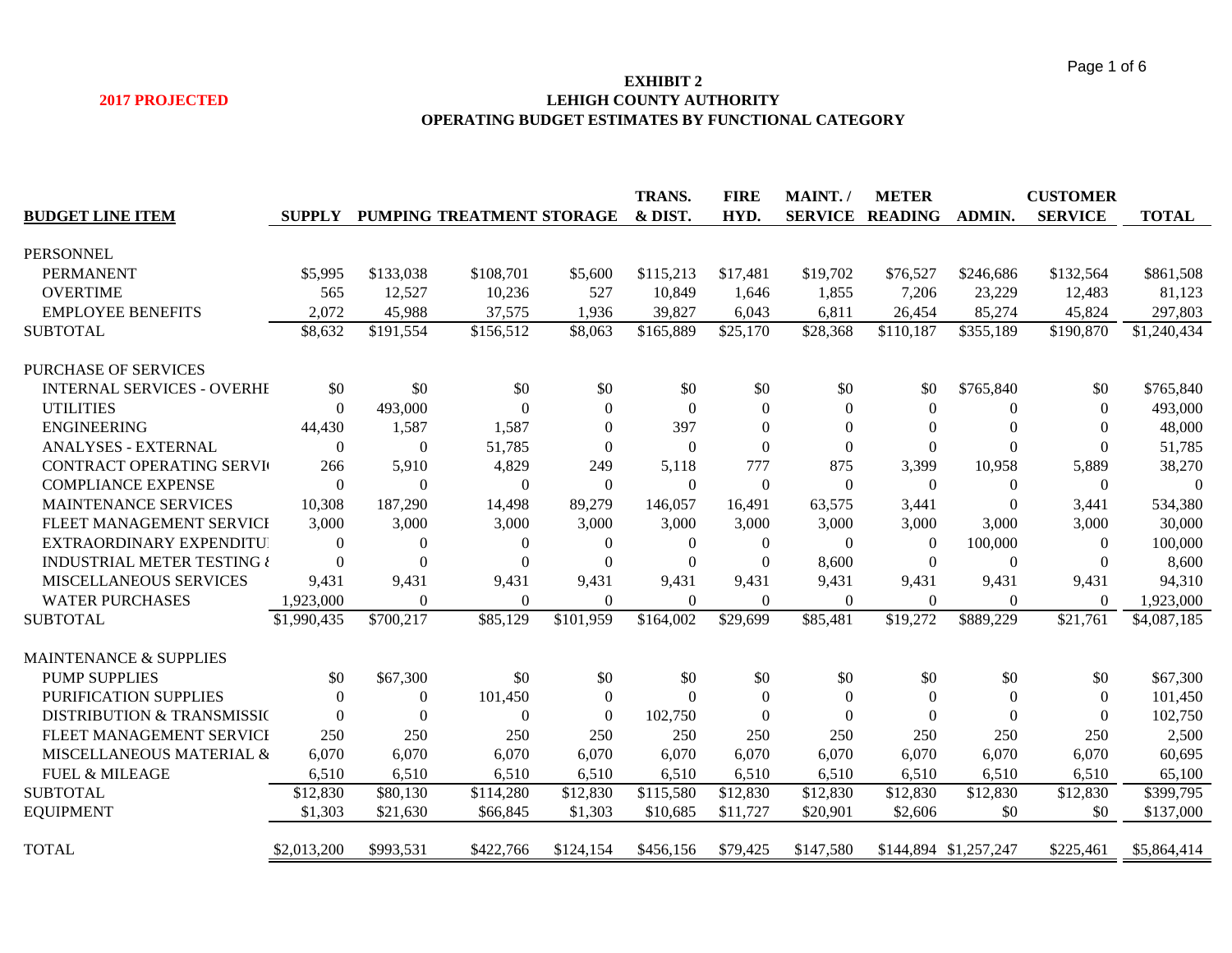#### **EXHIBIT 2 2018 PROJECTED LEHIGH COUNTY AUTHORITY OPERATING BUDGET ESTIMATES BY FUNCTIONAL CATEGORY**

|                                        |                |                |                           |                | TRANS. &  | <b>FIRE</b>      | MAINT.         | <b>METER</b>     |                       | <b>CUSTOMER</b> |              |
|----------------------------------------|----------------|----------------|---------------------------|----------------|-----------|------------------|----------------|------------------|-----------------------|-----------------|--------------|
| <b>BUDGET LINE ITEM</b>                | <b>SUPPLY</b>  |                | PUMPING TREATMENT STORAGE |                | & DIST.   | HYD.             | <b>SERVICE</b> | <b>READING</b>   | ADMIN.                | <b>SERVICE</b>  | <b>TOTAL</b> |
|                                        |                |                |                           |                |           |                  |                |                  |                       |                 |              |
| <b>PERSONNEL</b>                       |                |                |                           |                |           |                  |                |                  |                       |                 |              |
| <b>PERMANENT</b>                       | \$7,195        | \$159,675      | \$130,466                 | \$6,721        | \$138,282 | \$20,981         | \$23,647       | \$91,850         | \$296,078             | \$159,106       | \$1,034,000  |
| <b>OVERTIME</b>                        | 473            | 10,501         | 8,580                     | 442            | 9,094     | 1,380            | 1,555          | 6,040            | 19,471                | 10,463          | 68,000       |
| <b>EMPLOYEE BENEFITS</b>               | 3,487          | 77,375         | 63,220                    | 3,257          | 67,008    | 10,167           | 11,459         | 44,508           | 143,472               | 77,098          | 501,050      |
| <b>SUBTOTAL</b>                        | \$11,155       | \$247,551      | \$202,266                 | \$10,420       | \$214,383 | \$32,527         | \$36,661       | \$142,398        | \$459,021             | \$246,667       | \$1,603,050  |
| <b>PURCHASE OF SERVICES</b>            |                |                |                           |                |           |                  |                |                  |                       |                 |              |
| <b>INTERNAL SERVICES - OVERHI</b>      | \$0            | \$0            | \$0                       | \$0            | \$0       | \$0              | \$0            | \$0              | \$802,000             | \$0             | \$802,000    |
| <b>UTILITIES</b>                       | 0              | 457,000        | $\Omega$                  | $\Omega$       | $\Omega$  | $\theta$         | $\Omega$       | $\Omega$         | $\mathbf{0}$          | $\Omega$        | 457,000      |
| <b>ENGINEERING</b>                     | 52,760         | 1,884          | 1,884                     | $\theta$       | 471       | $\mathbf{0}$     | $\Omega$       | $\overline{0}$   | $\theta$              | $\Omega$        | 57,000       |
| <b>ANALYSES - EXTERNAL</b>             | $\overline{0}$ | $\overline{0}$ | 191,000                   | $\theta$       | $\theta$  | $\boldsymbol{0}$ | $\Omega$       | $\boldsymbol{0}$ | $\theta$              | $\Omega$        | 191,000      |
| CONTRACT OPERATING SERVI               | 264            | 5,868          | 4,795                     | 247            | 5,082     | 771              | 869            | 3,376            | 10,881                | 5,847           | 38,000       |
| <b>COMPLIANCE EXPENSE</b>              | 4,200          | 4,200          | 4,200                     | 4,200          | 4,200     | 4,200            | 4,200          | 4,200            | 4,200                 | 4,200           | 42,000       |
| <b>MAINTENANCE SERVICES</b>            | 2,894          | 52,572         | 4,070                     | 25,061         | 40,998    | 4,629            | 17,846         | 966              | $\theta$              | 966             | 150,000      |
| FLEET MANAGEMENT SERVICI               | 2,900          | 2,900          | 2,900                     | 2,900          | 2,900     | 2,900            | 2,900          | 2,900            | 2,900                 | 2,900           | 29,000       |
| EXTRAORDINARY EXPENDITU                | $\theta$       | $\theta$       | 0                         | $\overline{0}$ | $\theta$  | 0                | $\theta$       | $\mathbf{0}$     | $\theta$              | $\theta$        | $\Omega$     |
| <b>INDUSTRIAL METER TESTING a</b>      | $\Omega$       | $\theta$       | $\Omega$                  | $\theta$       | $\Omega$  | $\Omega$         | 9,000          | $\Omega$         | $\Omega$              | $\Omega$        | 9,000        |
| MISCELLANEOUS SERVICES                 | 4,600          | 4,600          | 4,600                     | 4,600          | 4,600     | 4,600            | 4,600          | 4,600            | 4,600                 | 4,600           | 46,000       |
| <b>WATER PURCHASES</b>                 | 2,099,000      | $\overline{0}$ | $\theta$                  | $\Omega$       | $\Omega$  | $\theta$         | $\mathbf{0}$   | $\Omega$         | $\mathbf{0}$          | $\Omega$        | 2,099,000    |
| <b>SUBTOTAL</b>                        | \$2,166,618    | \$529,024      | \$213,448                 | \$37,008       | \$58,251  | \$17,100         | \$39,415       | \$16,042         | \$824,581             | \$18,513        | \$3,920,000  |
| <b>MAINTENANCE &amp; SUPPLIES</b>      |                |                |                           |                |           |                  |                |                  |                       |                 |              |
| <b>PUMP SUPPLIES</b>                   | \$0            | \$17,000       | \$0                       | \$0            | \$0       | \$0              | \$0            | \$0              | \$0                   | \$0             | \$17,000     |
| PURIFICATION SUPPLIES                  | $\overline{0}$ | $\theta$       | 51,000                    | $\overline{0}$ | $\Omega$  | $\overline{0}$   | $\theta$       | $\Omega$         | $\theta$              | $\Omega$        | 51,000       |
| <b>DISTRIBUTION &amp; TRANSMISSION</b> | $\Omega$       | $\theta$       | $\Omega$                  | $\Omega$       | 80,000    | $\Omega$         | $\Omega$       | $\theta$         | $\Omega$              | $\Omega$        | 80,000       |
| FLEET MANAGEMENT SERVICI               | 300            | 300            | 300                       | 300            | 300       | 300              | 300            | 300              | 300                   | 300             | 3,000        |
| MISCELLANEOUS MATERIAL &               | 5,100          | 5,100          | 5,100                     | 5,100          | 5,100     | 5,100            | 5,100          | 5,100            | 5,100                 | 5,100           | 51,000       |
| <b>FUEL &amp; MILEAGE</b>              | 6,600          | 6,600          | 6,600                     | 6,600          | 6,600     | 6,600            | 6,600          | 6,600            | 6,600                 | 6,600           |              |
| <b>SUBTOTAL</b>                        | \$12,000       | \$29,000       | \$63,000                  | \$12,000       |           | \$12,000         | \$12,000       | \$12,000         |                       |                 | 66,000       |
|                                        |                |                |                           |                | \$92,000  |                  |                |                  | \$12,000              | \$12,000        | \$268,000    |
| <b>EQUIPMENT</b>                       | \$980          | \$16,262       | \$50,256                  | \$980          | \$8,033   | \$8,817          | \$15,714       | \$1,959          | \$0                   | \$0             | \$103,000    |
| <b>TOTAL</b>                           | \$2,190,753    | \$821,837      | \$528,970                 | \$60,407       | \$372,667 | \$70,444         | \$103,789      |                  | \$172,399 \$1,295,602 | \$277,181       | \$5,894,050  |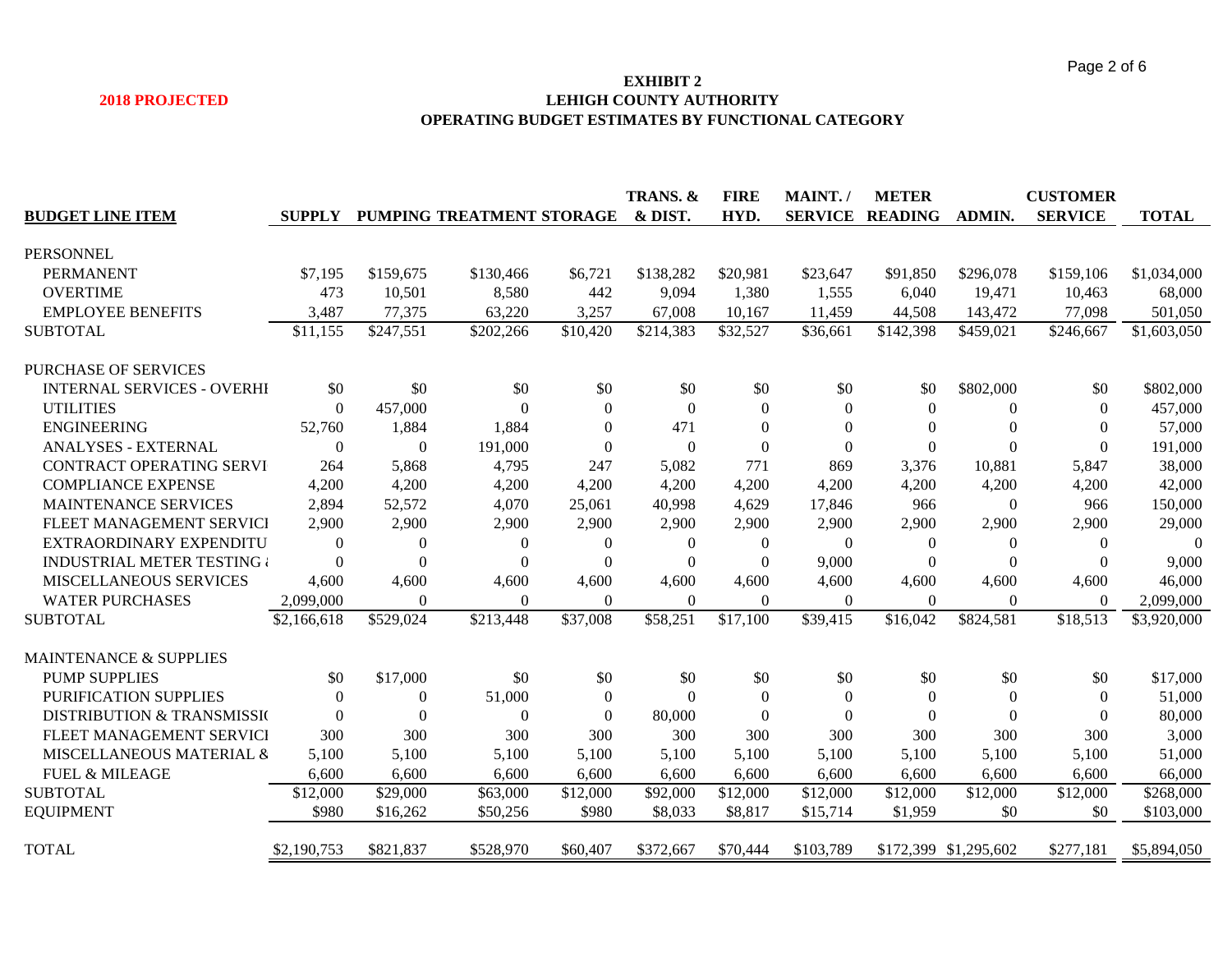#### **EXHIBIT 2 2019 PROJECTED LEHIGH COUNTY AUTHORITY OPERATING BUDGET ESTIMATES BY FUNCTIONAL CATEGORY**

|                                        |                |                |                           |                | TRANS. &     | <b>FIRE</b>    | MAINT./        | <b>METER</b>           |                       | <b>CUSTOMER</b> |              |
|----------------------------------------|----------------|----------------|---------------------------|----------------|--------------|----------------|----------------|------------------------|-----------------------|-----------------|--------------|
| <b>BUDGET LINE ITEM</b>                | <b>SUPPLY</b>  |                | PUMPING TREATMENT STORAGE |                | & DIST       | HYD.           |                | <b>SERVICE READING</b> | <b>ADMIN.</b>         | <b>SERVICE</b>  | <b>TOTAL</b> |
|                                        |                |                |                           |                |              |                |                |                        |                       |                 |              |
| <b>PERSONNEL</b>                       |                |                |                           |                |              |                |                |                        |                       |                 |              |
| <b>PERMANENT</b>                       | \$7,411        | \$164,465      | \$134,379                 | \$6,923        | \$142,430    | \$21,610       | \$24,357       | \$94,605               | \$304,960             | \$163,879       | \$1,065,020  |
| <b>OVERTIME</b>                        | 487            | 10,816         | 8,837                     | 455            | 9,367        | 1,421          | 1,602          | 6,222                  | 20,055                | 10,777          | 70,040       |
| <b>EMPLOYEE BENEFITS</b>               | 3,591          | 79,696         | 65,117                    | 3,355          | 69,018       | 10,472         | 11,803         | 45,843                 | 147,775               | 79,411          | 516,080      |
| <b>SUBTOTAL</b>                        | \$11,490       | \$254,977      | \$208,334                 | \$10,733       | \$220,815    | \$33,503       | \$37,761       | \$146,670              | \$472,791             | \$254,067       | \$1,651,140  |
| <b>PURCHASE OF SERVICES</b>            |                |                |                           |                |              |                |                |                        |                       |                 |              |
| <b>INTERNAL SERVICES - OVERHI</b>      | \$0            | \$0            | \$0                       | \$0            | \$0          | \$0            | \$0            | \$0                    | \$826,060             | \$0             | \$826,060    |
| <b>UTILITIES</b>                       | $\Omega$       | 471,000        | $\Omega$                  | $\mathbf{0}$   | $\theta$     | $\overline{0}$ | $\Omega$       | $\overline{0}$         | $\mathbf{0}$          | $\Omega$        | 471,000      |
| <b>ENGINEERING</b>                     | 54,343         | 1,941          | 1,941                     | $\mathbf{0}$   | 485          | $\mathbf{0}$   | $\theta$       | $\mathbf{0}$           | $\mathbf{0}$          | $\theta$        | 58,710       |
| ANALYSES - EXTERNAL                    | $\overline{0}$ | $\overline{0}$ | 196,730                   | $\Omega$       | $\Omega$     | $\Omega$       | $\theta$       | $\Omega$               | $\theta$              | $\Omega$        | 196,730      |
| CONTRACT OPERATING SERVI               | 272            | 6,044          | 4,939                     | 254            | 5,234        | 794            | 895            | 3,477                  | 11,207                | 6,023           | 39,140       |
| <b>COMPLIANCE EXPENSE</b>              | 4,326          | 4,326          | 4,326                     | 4,326          | 4,326        | 4,326          | 4,326          | 4,326                  | 4,326                 | 4,326           | 43,260       |
| <b>MAINTENANCE SERVICES</b>            | 2,980          | 54,149         | 4,192                     | 25,812         | 42,228       | 4,768          | 18,381         | 995                    | $\overline{0}$        | 995             | 154,500      |
| FLEET MANAGEMENT SERVICI               | 2,987          | 2,987          | 2,987                     | 2,987          | 2,987        | 2,987          | 2,987          | 2,987                  | 2,987                 | 2,987           | 29,870       |
| EXTRAORDINARY EXPENDITU                | $\overline{0}$ | $\overline{0}$ | $\mathbf{0}$              | $\theta$       | $\mathbf{0}$ | $\mathbf{0}$   | $\mathbf{0}$   | $\theta$               | $\theta$              | $\theta$        | $\Omega$     |
| <b>INDUSTRIAL METER TESTING</b>        | $\Omega$       | $\Omega$       | $\Omega$                  | $\Omega$       | $\Omega$     | $\Omega$       | 9,270          | $\Omega$               | $\Omega$              | $\theta$        | 9,270        |
| <b>MISCELLANEOUS SERVICES</b>          | 4,738          | 4,738          | 4,738                     | 4,738          | 4,738        | 4,738          | 4,738          | 4,738                  | 4,738                 | 4,738           | 47,380       |
| <b>WATER PURCHASES</b>                 | 2,161,970      | $\theta$       | $\Omega$                  | $\Omega$       | $\mathbf{0}$ | $\Omega$       | $\overline{0}$ | $\overline{0}$         | $\theta$              | $\Omega$        | 2,161,970    |
| <b>SUBTOTAL</b>                        | \$2,231,617    | \$545,185      | \$219,852                 | \$38,118       | \$59,999     | \$17,613       | \$40,597       | \$16,523               | \$849,318             | \$19,069        | \$4,037,890  |
| <b>MAINTENANCE &amp; SUPPLIES</b>      |                |                |                           |                |              |                |                |                        |                       |                 |              |
| <b>PUMP SUPPLIES</b>                   | \$0            | \$17,510       | \$0                       | \$0            | \$0          | \$0            | \$0            | \$0                    | \$0                   | \$0             |              |
| PURIFICATION SUPPLIES                  |                |                |                           |                | $\Omega$     |                |                | $\Omega$               |                       | $\Omega$        | \$17,510     |
|                                        | $\Omega$       | $\Omega$       | 52,530                    | $\overline{0}$ |              | $\theta$       | $\Omega$       |                        | $\theta$              |                 | 52,530       |
| <b>DISTRIBUTION &amp; TRANSMISSION</b> | $\Omega$       | $\theta$       | $\Omega$                  | $\theta$       | 82,400       | $\theta$       | $\Omega$       | $\Omega$               | $\theta$              | $\Omega$        | 82,400       |
| FLEET MANAGEMENT SERVICI               | 309            | 309            | 309                       | 309            | 309          | 309            | 309            | 309                    | 309                   | 309             | 3,090        |
| MISCELLANEOUS MATERIAL &               | 5,253          | 5,253          | 5,253                     | 5,253          | 5,253        | 5,253          | 5,253          | 5,253                  | 5,253                 | 5,253           | 52,530       |
| <b>FUEL &amp; MILEAGE</b>              | 6,798          | 6,798          | 6,798                     | 6,798          | 6,798        | 6,798          | 6,798          | 6,798                  | 6,798                 | 6,798           | 67,980       |
| <b>SUBTOTAL</b>                        | \$12,360       | \$29,870       | \$64,890                  | \$12,360       | \$94,760     | \$12,360       | \$12,360       | \$12,360               | \$12,360              | \$12,360        | \$276,040    |
| <b>EQUIPMENT</b>                       | \$1,009        | \$16,750       | \$51,764                  | \$1,009        | \$8,274      | \$9,081        | \$16,185       | \$2,018                | \$0                   | \$0             | \$106,090    |
| <b>TOTAL</b>                           | \$2,256,476    | \$846,782      | \$544,839                 | \$62,220       | \$383,847    | \$72,558       | \$106.903      |                        | \$177,570 \$1,334,470 | \$285,496       | \$6,071,160  |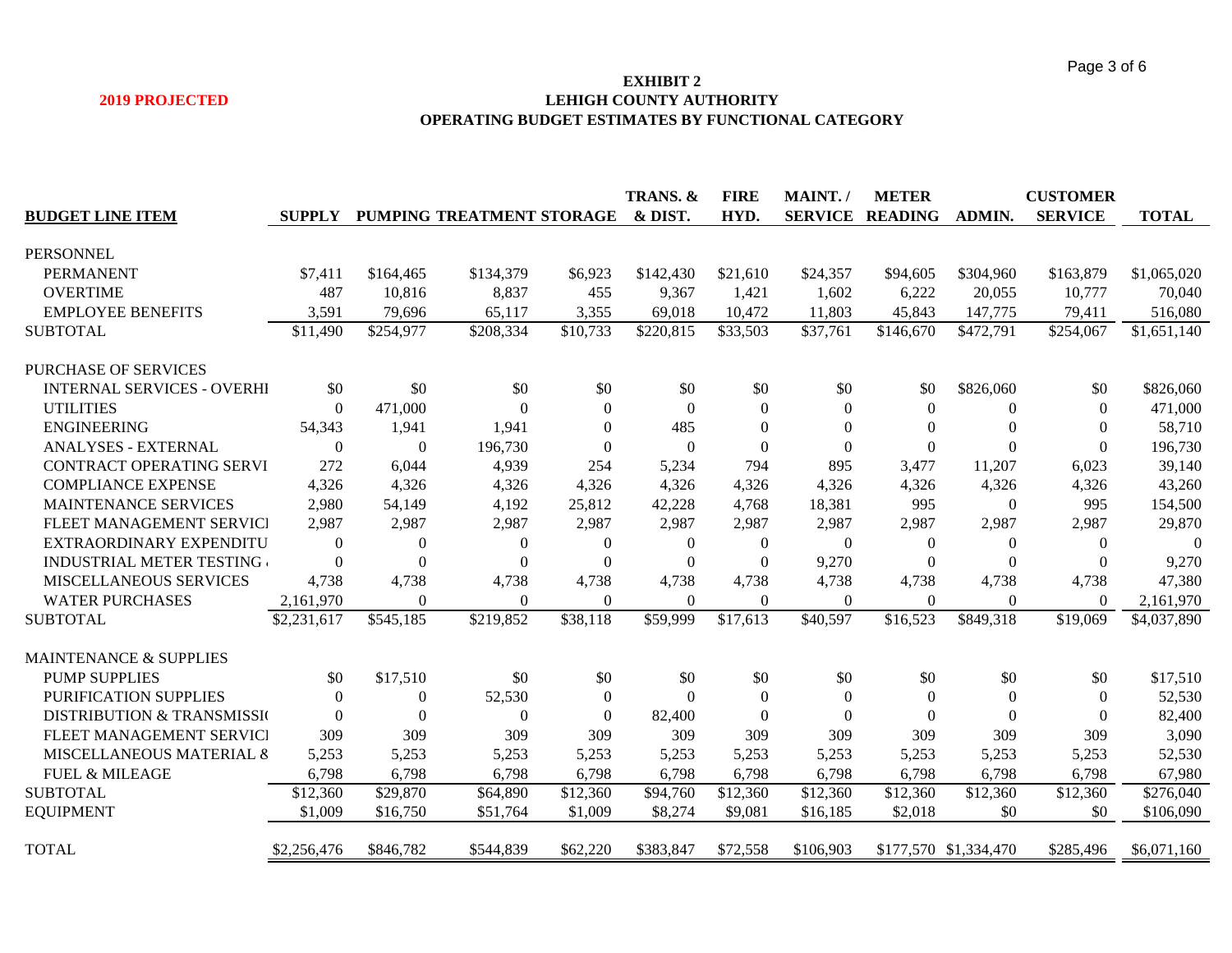#### **EXHIBIT 2 2020 PROJECTED LEHIGH COUNTY AUTHORITY OPERATING BUDGET ESTIMATES BY FUNCTIONAL CATEGORY**

|                                      |               |                  |                           |                | TRANS. &  | <b>FIRE</b>      | MAINT./          | <b>METER</b>   |                       | <b>CUSTOMER</b> |              |
|--------------------------------------|---------------|------------------|---------------------------|----------------|-----------|------------------|------------------|----------------|-----------------------|-----------------|--------------|
| <b>BUDGET LINE ITEM</b>              | <b>SUPPLY</b> |                  | PUMPING TREATMENT STORAGE |                | & DIST.   | HYD.             | <b>SERVICE</b>   | <b>READING</b> | ADMIN.                | <b>SERVICE</b>  | <b>TOTAL</b> |
|                                      |               |                  |                           |                |           |                  |                  |                |                       |                 |              |
| <b>PERSONNEL</b>                     |               |                  |                           |                |           |                  |                  |                |                       |                 |              |
| <b>PERMANENT</b>                     | \$7,634       | \$169,399        | \$138,411                 | \$7,131        | \$146,703 | \$22,259         | \$25,087         | \$97,443       | \$314,109             | \$168,795       | \$1,096,970  |
| <b>OVERTIME</b>                      | 502           | 11,140           | 9,102                     | 469            | 9,648     | 1,464            | 1,650            | 6,408          | 20,657                | 11,100          | 72,140       |
| <b>EMPLOYEE BENEFITS</b>             | 3,699         | 82,086           | 67,070                    | 3,455          | 71,088    | 10,786           | 12,157           | 47,218         | 152,208               | 81,793          | 531,560      |
| <b>SUBTOTAL</b>                      | \$11,835      | \$262,626        | \$214,583                 | \$11,055       | \$227,438 | \$34,508         | \$38,894         | \$151,069      | \$486,974             | \$261,689       | \$1,700,670  |
| <b>PURCHASE OF SERVICES</b>          |               |                  |                           |                |           |                  |                  |                |                       |                 |              |
| <b>INTERNAL SERVICES - OVERHI</b>    | \$0           | \$0              | \$0                       | \$0            | \$0       | \$0              | \$0              | \$0            | \$850,840             | \$0             | \$850,840    |
| <b>UTILITIES</b>                     | $\Omega$      | 485,000          | $\Omega$                  | $\Omega$       | $\Omega$  | $\boldsymbol{0}$ | $\Omega$         | $\Omega$       | $\theta$              | $\theta$        | 485,000      |
| <b>ENGINEERING</b>                   | 55,972        | 1,999            | 1,999                     | $\Omega$       | 500       | $\mathbf{0}$     | $\Omega$         | $\Omega$       | $\Omega$              | $\Omega$        | 60,470       |
| ANALYSES - EXTERNAL                  | $\theta$      | $\boldsymbol{0}$ | 202,630                   | $\overline{0}$ | $\Omega$  | $\mathbf{0}$     | $\boldsymbol{0}$ | $\Omega$       | $\Omega$              | $\mathbf{0}$    | 202,630      |
| CONTRACT OPERATING SERVI             | 281           | 6,225            | 5,086                     | 262            | 5,391     | 818              | 922              | 3,581          | 11,542                | 6,203           | 40,310       |
| <b>COMPLIANCE EXPENSE</b>            | 4,456         | 4,456            | 4,456                     | 4,456          | 4,456     | 4,456            | 4,456            | 4,456          | 4,456                 | 4,456           | 44,560       |
| <b>MAINTENANCE SERVICES</b>          | 3,070         | 55,775           | 4,317                     | 26,588         | 43,496    | 4,911            | 18,933           | 1,025          | $\theta$              | 1,025           | 159,140      |
| FLEET MANAGEMENT SERVIC              | 3,077         | 3,077            | 3,077                     | 3,077          | 3,077     | 3,077            | 3,077            | 3,077          | 3,077                 | 3,077           | 30,770       |
| EXTRAORDINARY EXPENDITU              | $\theta$      | $\theta$         | $\Omega$                  | 0              | $\Omega$  | $\boldsymbol{0}$ | $\Omega$         | $\theta$       | $\theta$              | $\left($        | $\theta$     |
| INDUSTRIAL METER TESTING             | $\Omega$      | $\Omega$         | $\theta$                  | $\Omega$       | $\Omega$  | $\mathbf{0}$     | 9,550            | $\Omega$       | $\theta$              | $\Omega$        | 9,550        |
| MISCELLANEOUS SERVICES               | 4,880         | 4,880            | 4,880                     | 4,880          | 4,880     | 4,880            | 4,880            | 4,880          | 4,880                 | 4,880           | 48,800       |
| <b>WATER PURCHASES</b>               | 2,226,830     | $\theta$         | $\mathbf{0}$              | $\Omega$       | $\Omega$  | $\mathbf{0}$     | $\boldsymbol{0}$ | $\theta$       | $\mathbf{0}$          | $\Omega$        | 2,226,830    |
| <b>SUBTOTAL</b>                      | \$2,298,566   | \$561,412        | \$226,446                 | \$39,263       | \$61,800  | \$18,142         | \$41,818         | \$17,019       | \$874,795             | \$19,641        | \$4,158,900  |
| <b>MAINTENANCE &amp; SUPPLIES</b>    |               |                  |                           |                |           |                  |                  |                |                       |                 |              |
| <b>PUMP SUPPLIES</b>                 | \$0           | \$18,040         | \$0                       | \$0            | \$0       | \$0              | \$0              | \$0            | \$0                   | \$0             | \$18,040     |
| PURIFICATION SUPPLIES                | $\theta$      | $\theta$         | 54,110                    | $\left($       | $\Omega$  | $\boldsymbol{0}$ | $\theta$         | $\Omega$       | $\Omega$              | $\Omega$        | 54,110       |
| <b>DISTRIBUTION &amp; TRANSMISSI</b> | $\Omega$      | $\theta$         | $\Omega$                  | $\overline{0}$ | 84,870    | $\mathbf{0}$     | $\theta$         | $\Omega$       | $\Omega$              | $\Omega$        | 84,870       |
| FLEET MANAGEMENT SERVIC              | 318           | 318              | 318                       | 318            | 318       | 318              | 318              | 318            | 318                   | 318             | 3,180        |
| MISCELLANEOUS MATERIAL &             | 5,411         | 5,411            | 5,411                     | 5,411          | 5,411     | 5,411            | 5,411            | 5,411          | 5,411                 | 5,411           | 54,110       |
| <b>FUEL &amp; MILEAGE</b>            | 7,002         | 7,002            | 7,002                     | 7,002          | 7,002     | 7,002            | 7,002            | 7,002          | 7,002                 | 7,002           | 70,020       |
| <b>SUBTOTAL</b>                      |               |                  |                           |                |           |                  |                  |                |                       |                 |              |
|                                      | \$12,731      | \$30,771         | \$66,841                  | \$12,731       | \$97,601  | \$12,731         | \$12,731         | \$12,731       | \$12,731              | \$12,731        | \$284,330    |
| <b>EQUIPMENT</b>                     | \$1,039       | \$17,252         | \$53,315                  | \$1,039        | \$8,522   | \$9,354          | \$16,670         | \$2,079        | \$0                   | \$0             | \$109,270    |
| <b>TOTAL</b>                         | \$2,324,170   | \$872,061        | \$561,185                 | \$64,088       | \$395,361 | \$74,735         | \$110,113        |                | \$182,898 \$1,374,500 | \$294,060       | \$6,253,170  |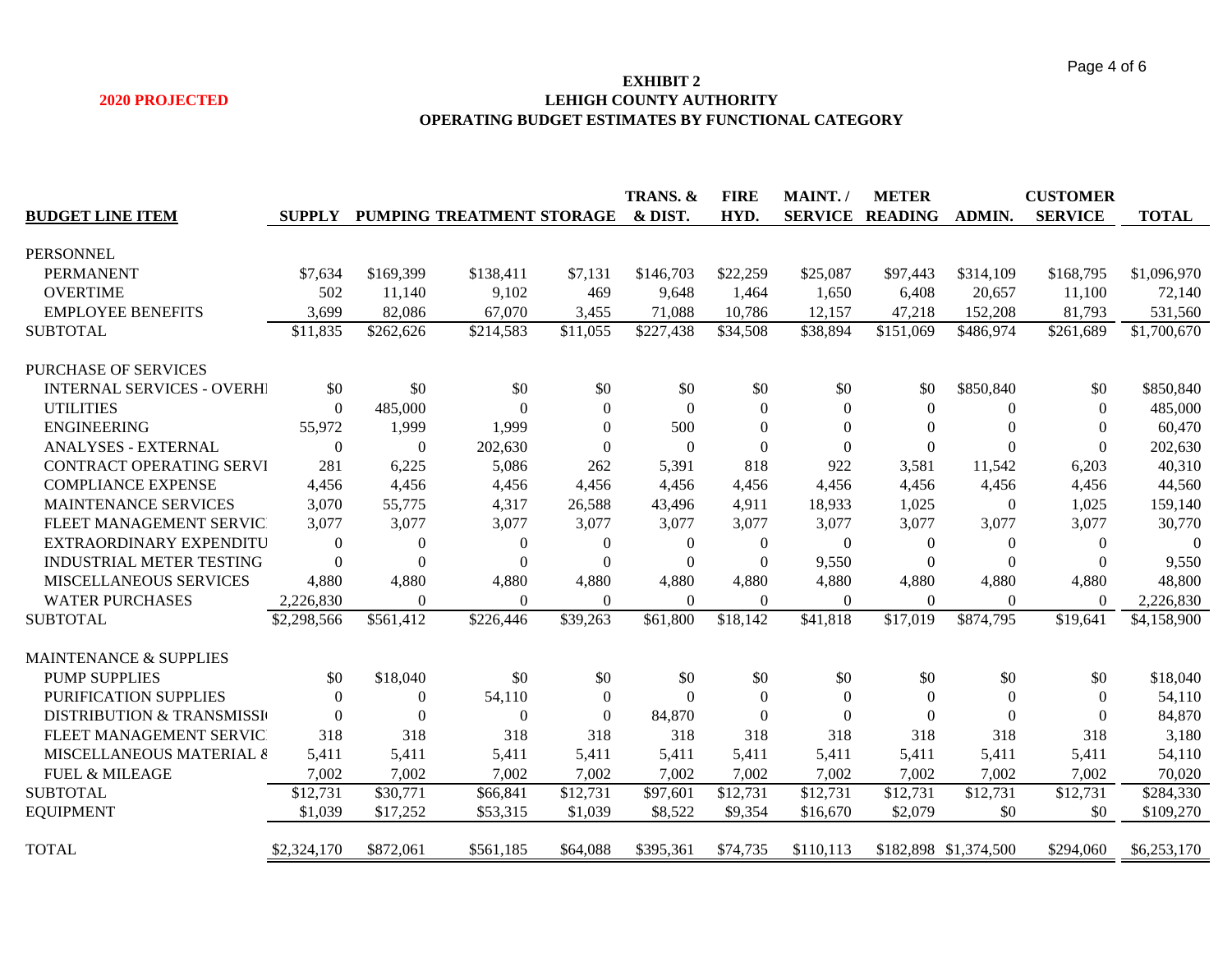#### **EXHIBIT 2 2021 PROJECTED LEHIGH COUNTY AUTHORITY OPERATING BUDGET ESTIMATES BY FUNCTIONAL CATEGORY**

|                                       |               |                |                           |                | TRANS. &       | <b>FIRE</b>    | MAINT./      | <b>METER</b>           |                       | <b>CUSTOMER</b> |              |
|---------------------------------------|---------------|----------------|---------------------------|----------------|----------------|----------------|--------------|------------------------|-----------------------|-----------------|--------------|
| <b>BUDGET LINE ITEM</b>               | <b>SUPPLY</b> |                | PUMPING TREATMENT STORAGE |                | & DIST.        | HYD.           |              | <b>SERVICE READING</b> | ADMIN.                | <b>SERVICE</b>  | <b>TOTAL</b> |
|                                       |               |                |                           |                |                |                |              |                        |                       |                 |              |
| <b>PERSONNEL</b>                      |               |                |                           |                |                |                |              |                        |                       |                 |              |
| <b>PERMANENT</b>                      | \$7,863       | \$174,481      | \$142,563                 | \$7,345        | \$151,104      | \$22,926       | \$25,840     | \$100,366              | \$323,532             | \$173,859       | \$1,129,880  |
| <b>OVERTIME</b>                       | 517           | 11,474         | 9,375                     | 483            | 9,936          | 1,508          | 1,699        | 6,600                  | 21,275                | 11,433          | 74,300       |
| <b>EMPLOYEE BENEFITS</b>              | 3,810         | 84,549         | 69,082                    | 3,559          | 73,221         | 11,110         | 12,521       | 48,635                 | 156,775               | 84,247          | 547,510      |
| <b>SUBTOTAL</b>                       | \$12,190      | \$270,504      | \$221,020                 | \$11,386       | \$234,262      | \$35,543       | \$40,061     | \$155,601              | \$501,583             | \$269,539       | \$1,751,690  |
| <b>PURCHASE OF SERVICES</b>           |               |                |                           |                |                |                |              |                        |                       |                 |              |
| <b>INTERNAL SERVICES - OVERHI</b>     | \$0           | \$0            | \$0                       | \$0            | \$0            | \$0            | \$0          | \$0                    | \$876,370             | \$0             | \$876,370    |
| <b>UTILITIES</b>                      | $\theta$      | 500,000        | $\Omega$                  | $\overline{0}$ | $\Omega$       | $\theta$       | $\Omega$     | $\overline{0}$         | $\boldsymbol{0}$      | $\mathbf{0}$    | 500,000      |
| <b>ENGINEERING</b>                    | 57,648        | 2,059          | 2,059                     | $\theta$       | 515            | $\overline{0}$ | $\Omega$     | $\overline{0}$         | $\overline{0}$        | $\mathbf{0}$    | 62,280       |
| ANALYSES - EXTERNAL                   | $\Omega$      | $\overline{0}$ | 208,710                   | $\theta$       | $\theta$       | $\theta$       | $\theta$     | $\theta$               | $\theta$              | $\Omega$        | 208,710      |
| CONTRACT OPERATING SERVI              | 289           | 6,412          | 5,239                     | 270            | 5,553          | 842            | 950          | 3,688                  | 11,889                | 6,389           | 41,520       |
| <b>COMPLIANCE EXPENSE</b>             | 4,590         | 4,590          | 4,590                     | 4,590          | 4,590          | 4,590          | 4,590        | 4,590                  | 4,590                 | 4,590           | 45,900       |
| MAINTENANCE SERVICES                  | 3,162         | 57,447         | 4,447                     | 27,384         | 44,800         | 5,058          | 19,500       | 1,056                  | $\mathbf{0}$          | 1,056           | 163,910      |
| FLEET MANAGEMENT SERVICI              | 3,169         | 3,169          | 3,169                     | 3,169          | 3,169          | 3,169          | 3,169        | 3,169                  | 3,169                 | 3,169           | 31,690       |
| EXTRAORDINARY EXPENDITU               | $\Omega$      | $\overline{0}$ | $\theta$                  | $\theta$       | $\mathbf{0}$   | $\mathbf{0}$   | $\mathbf{0}$ | $\theta$               | $\mathbf{0}$          | $\mathbf{0}$    | $\Omega$     |
| INDUSTRIAL METER TESTING              | $\Omega$      | $\Omega$       | $\theta$                  | $\Omega$       | $\Omega$       | $\theta$       | 9,840        | $\Omega$               | $\Omega$              | $\Omega$        | 9,840        |
| <b>MISCELLANEOUS SERVICES</b>         | 5,026         | 5,026          | 5,026                     | 5,026          | 5,026          | 5,026          | 5,026        | 5,026                  | 5,026                 | 5,026           | 50,260       |
| <b>WATER PURCHASES</b>                | 2,293,630     | $\overline{0}$ | $\Omega$                  | $\Omega$       | $\overline{0}$ | $\Omega$       | $\mathbf{0}$ | $\overline{0}$         | $\mathbf{0}$          | $\overline{0}$  | 2,293,630    |
| <b>SUBTOTAL</b>                       | \$2,367,513   | \$578,703      | \$233,240                 | \$40,439       | \$63,652       | \$18,686       | \$43,075     | \$17,529               | \$901,044             | \$20,229        | \$4,284,110  |
| <b>MAINTENANCE &amp; SUPPLIES</b>     |               |                |                           |                |                |                |              |                        |                       |                 |              |
| <b>PUMP SUPPLIES</b>                  | \$0           | \$18,580       | \$0                       | \$0            | \$0            | \$0            | \$0          | \$0                    | \$0                   | \$0             | \$18,580     |
| PURIFICATION SUPPLIES                 | $\theta$      | $\overline{0}$ | 55,730                    | $\mathbf{0}$   | $\Omega$       | $\theta$       | $\theta$     | $\Omega$               | $\boldsymbol{0}$      | $\Omega$        | 55,730       |
| <b>DISTRIBUTION &amp; TRANSMISSIO</b> | $\theta$      | $\mathbf{0}$   | $\Omega$                  | $\theta$       | 87,420         | $\theta$       | $\Omega$     | $\Omega$               | $\Omega$              | $\Omega$        | 87,420       |
| FLEET MANAGEMENT SERVICI              | 328           | 328            | 328                       | 328            | 328            | 328            | 328          | 328                    | 328                   | 328             | 3,280        |
| MISCELLANEOUS MATERIAL &              | 5,573         | 5,573          | 5,573                     | 5,573          | 5,573          | 5,573          | 5,573        | 5,573                  | 5,573                 | 5,573           | 55,730       |
| <b>FUEL &amp; MILEAGE</b>             | 7,212         | 7,212          | 7,212                     | 7,212          | 7,212          | 7,212          | 7,212        | 7,212                  | 7,212                 | 7,212           | 72,120       |
| <b>SUBTOTAL</b>                       | \$13,113      | \$31,693       | \$68,843                  | \$13,113       | \$100,533      | \$13,113       | \$13,113     | \$13,113               | \$13,113              | \$13,113        | \$292,860    |
| <b>EQUIPMENT</b>                      | \$1,070       | \$17,770       | \$54,915                  | \$1,070        | \$8,778        | \$9,634        | \$17,170     | \$2,141                | \$0                   | \$0             | \$112,550    |
|                                       |               |                |                           |                |                |                |              |                        |                       |                 |              |
| <b>TOTAL</b>                          | \$2,393,886   | \$898,670      | \$578,018                 | \$66,009       | \$407,225      | \$76,977       | \$113,419    |                        | \$188,384 \$1,415,740 | \$302,882       | \$6,441,210  |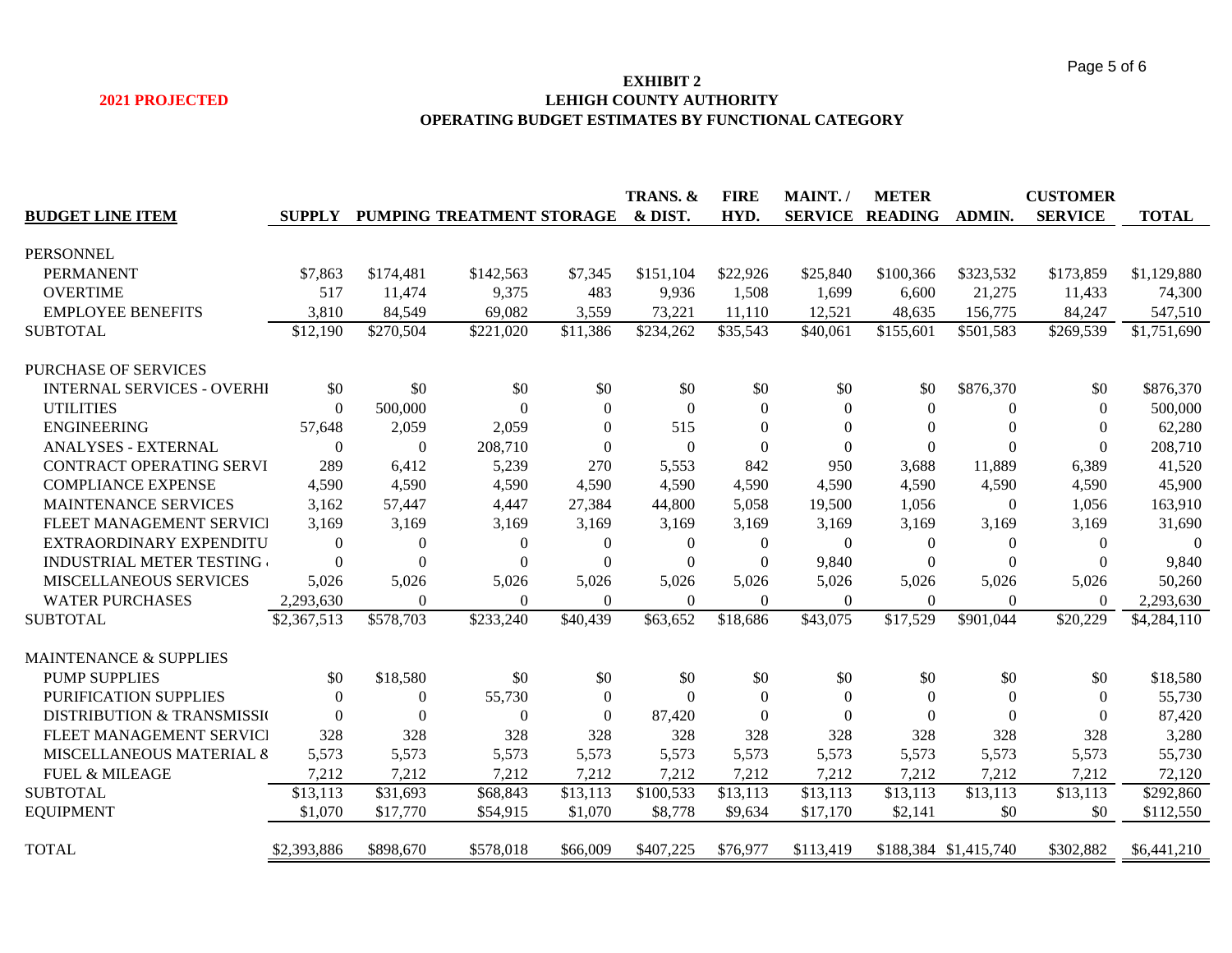#### **EXHIBIT 2 2022 PROJECTED LEHIGH COUNTY AUTHORITY OPERATING BUDGET ESTIMATES BY FUNCTIONAL CATEGORY**

|                                       |                |                |                           |                  | TRANS. &       | <b>FIRE</b>  | MAINT./      | <b>METER</b>           |                       | <b>CUSTOMER</b>  |              |
|---------------------------------------|----------------|----------------|---------------------------|------------------|----------------|--------------|--------------|------------------------|-----------------------|------------------|--------------|
| <b>BUDGET LINE ITEM</b>               | <b>SUPPLY</b>  |                | PUMPING TREATMENT STORAGE |                  | & DIST.        | HYD.         |              | <b>SERVICE READING</b> | ADMIN.                | <b>SERVICE</b>   | <b>TOTAL</b> |
|                                       |                |                |                           |                  |                |              |              |                        |                       |                  |              |
| <b>PERSONNEL</b>                      |                |                |                           |                  |                |              |              |                        |                       |                  |              |
| <b>PERMANENT</b>                      | \$8,098        | \$179,716      | \$146,841                 | \$7,565          | \$155,638      | \$23,614     | \$26,615     | \$103,378              | \$333,239             | \$179,075        | \$1,163,780  |
| <b>OVERTIME</b>                       | 533            | 11,818         | 9,656                     | 497              | 10,235         | 1,553        | 1,750        | 6,798                  | 21,914                | 11,776           | 76,530       |
| <b>EMPLOYEE BENEFITS</b>              | 3,924          | 87,086         | 71,155                    | 3,666            | 75,418         | 11,443       | 12,897       | 50,094                 | 161,480               | 86,776           | 563,940      |
| <b>SUBTOTAL</b>                       | \$12,555       | \$278,621      | \$227,652                 | \$11,728         | \$241,291      | \$36,610     | \$41,263     | \$160,270              | \$516,633             | \$277,627        | \$1,804,250  |
| <b>PURCHASE OF SERVICES</b>           |                |                |                           |                  |                |              |              |                        |                       |                  |              |
| <b>INTERNAL SERVICES - OVERHE</b>     | \$0            | \$0            | \$0                       | \$0              | \$0            | \$0          | \$0          | \$0                    | \$902,660             | \$0              | \$902,660    |
| <b>UTILITIES</b>                      | $\Omega$       | 515,000        | $\Omega$                  | $\Omega$         | $\theta$       | $\theta$     | $\Omega$     | $\theta$               | $\overline{0}$        | $\Omega$         | 515,000      |
| <b>ENGINEERING</b>                    | 59,379         | 2,121          | 2,121                     | $\Omega$         | 530            | $\Omega$     | $\Omega$     | $\Omega$               | $\theta$              | $\overline{0}$   | 64,150       |
| ANALYSES - EXTERNAL                   | $\theta$       | $\overline{0}$ | 214,970                   | $\theta$         | $\Omega$       | $\Omega$     | $\theta$     | $\mathbf{0}$           | $\theta$              | $\mathbf{0}$     | 214,970      |
| <b>CONTRACT OPERATING SERVI</b>       | 298            | 6,605          | 5,397                     | 278              | 5,720          | 868          | 978          | 3,799                  | 12,247                | 6,581            | 42,770       |
| <b>COMPLIANCE EXPENSE</b>             | 4,728          | 4,728          | 4,728                     | 4,728            | 4,728          | 4,728        | 4,728        | 4,728                  | 4,728                 | 4,728            | 47,280       |
| MAINTENANCE SERVICES                  | 3,257          | 59,172         | 4,580                     | 28,206           | 46,145         | 5,210        | 20,086       | 1,087                  | $\overline{0}$        | 1,087            | 168,830      |
| FLEET MANAGEMENT SERVICI              | 3,264          | 3,264          | 3,264                     | 3,264            | 3,264          | 3,264        | 3,264        | 3,264                  | 3,264                 | 3,264            | 32,640       |
| EXTRAORDINARY EXPENDITU               | $\Omega$       | $\theta$       | $\overline{0}$            | $\boldsymbol{0}$ | $\mathbf{0}$   | $\mathbf{0}$ | $\Omega$     | $\mathbf{0}$           | $\overline{0}$        | $\boldsymbol{0}$ | $\Omega$     |
| <b>INDUSTRIAL METER TESTING &amp;</b> | $\overline{0}$ | $\Omega$       | $\Omega$                  | $\Omega$         | $\Omega$       | $\Omega$     | 10,140       | $\theta$               | $\theta$              | $\Omega$         | 10,140       |
| MISCELLANEOUS SERVICES                | 5,177          | 5,177          | 5,177                     | 5,177            | 5,177          | 5,177        | 5,177        | 5,177                  | 5,177                 | 5,177            | 51,770       |
| <b>WATER PURCHASES</b>                | 2,362,440      | $\overline{0}$ | $\Omega$                  | $\Omega$         | $\overline{0}$ | $\Omega$     | $\mathbf{0}$ | $\mathbf{0}$           | $\theta$              | $\overline{0}$   | 2,362,440    |
| <b>SUBTOTAL</b>                       | \$2,438,542    | \$596,066      | \$240,237                 | \$41,653         | \$65,564       | \$19,247     | \$44,373     | \$18,055               | \$928,076             | \$20,837         | \$4,412,650  |
| MAINTENANCE & SUPPLIES                |                |                |                           |                  |                |              |              |                        |                       |                  |              |
| <b>PUMP SUPPLIES</b>                  | \$0            | \$19,140       | \$0                       | \$0              | \$0            | \$0          | \$0          | \$0                    | \$0                   | \$0              | \$19,140     |
| PURIFICATION SUPPLIES                 | $\Omega$       | $\Omega$       | 57,400                    | $\overline{0}$   | $\Omega$       | $\theta$     | $\Omega$     | $\theta$               | $\boldsymbol{0}$      | $\overline{0}$   | 57,400       |
| <b>DISTRIBUTION &amp; TRANSMISSIC</b> | $\theta$       | $\Omega$       | $\theta$                  | $\overline{0}$   | 90,040         | $\Omega$     | $\Omega$     | $\Omega$               | $\theta$              | $\theta$         | 90,040       |
| FLEET MANAGEMENT SERVICI              | 338            | 338            | 338                       | 338              | 338            | 338          | 338          | 338                    | 338                   | 338              | 3,380        |
| MISCELLANEOUS MATERIAL &              | 5,740          | 5,740          | 5,740                     | 5,740            | 5,740          | 5,740        | 5,740        | 5,740                  | 5,740                 | 5,740            | 57,400       |
| <b>FUEL &amp; MILEAGE</b>             | 7,428          | 7,428          |                           | 7,428            | 7,428          |              | 7,428        |                        | 7,428                 | 7,428            |              |
| <b>SUBTOTAL</b>                       |                |                | 7,428                     | \$13,506         |                | 7,428        |              | 7,428                  |                       |                  | 74,280       |
|                                       | \$13,506       | \$32,646       | \$70,906                  |                  | \$103,546      | \$13,506     | \$13,506     | \$13,506               | \$13,506              | \$13,506         | \$301,640    |
| <b>EQUIPMENT</b>                      | \$1,103        | \$18,304       | \$56,565                  | \$1,103          | \$9,042        | \$9,924      | \$17,686     | \$2,205                | \$0                   | \$0              | \$115,930    |
| <b>TOTAL</b>                          | \$2,465,706    | \$925,636      | \$595,359                 | \$67,990         | \$419,442      | \$79,287     | \$116,828    |                        | \$194,037 \$1,458,215 | \$311,970        | \$6,634,470  |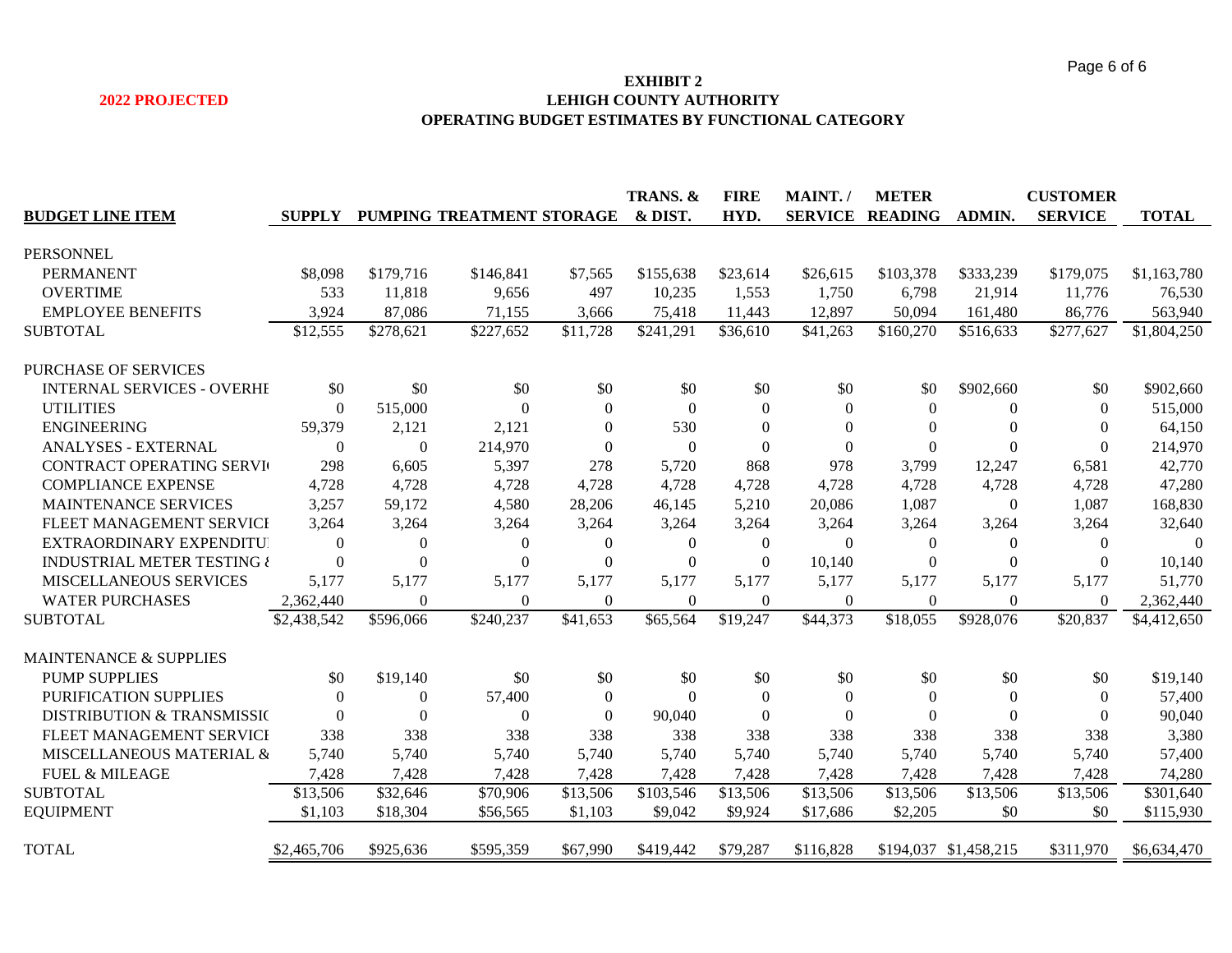### **EXHIBIT 3 LEHIGH COUNTY AUTHORITY PROJECTED DEBT SERVICE REQUIREMENTS**

|                                         | 2017             |                  |                | <b>PROJECTED</b> |                |             |
|-----------------------------------------|------------------|------------------|----------------|------------------|----------------|-------------|
|                                         | <b>BASE YEAR</b> | 2018             | 2019           | 2020             | 2021           | 2022        |
| PRINCIPAL REDUCTIONS - EXISTING DEBT    |                  |                  |                |                  |                |             |
| 2015 Bonds                              | \$1,021,120      | \$1,038,960      | \$1,051,180    | \$1,072,850      | \$1,088,705    |             |
| 2010 A Bonds                            | $\theta$         | $\overline{0}$   | $\theta$       | $\theta$         | $\overline{0}$ | \$0         |
| 2015 A Bonds                            | 297,200          | 299,400          | 311,400        | 318,100          | 304,500        | 1,475,100   |
| 2011 Bonds                              | 104,415          | 115,313          | \$118,525      | 121,825          | 125,218        | 74,644      |
| 2017 Bonds                              | 226,857          | 591,800          | \$591,800      | 591,800          | 577,050        | 570,850     |
| Pennworks                               | 165,931          | 169,279          | 172,696        | 176,181          | 179,737        | 183,365     |
| PV - Mtr Backflow Upg                   | 71,182           | 70,051           | 71,116         | 72,197           | 73,295         | 74,410      |
| EXISTING DEBT - PRINCIPAL REDUCTION     | \$1,886,705      | \$2,284,803      | \$2,316,717    | \$2,352,953      | \$2,348,505    | \$2,378,369 |
| <b>INTEREST EXPENSE - EXISTING DEBT</b> |                  |                  |                |                  |                |             |
| 2015 Bonds                              | \$84,365         | \$68,027         | \$51,404       | \$34,585         | \$24,496       |             |
| 2010 A Bonds                            | 649,230          | 649,230          | 649,230        | 649,230          | 649,230        | \$649,230   |
| 2015 A Bonds                            | 215,536          | 208,373          | 201,158        | 193,653          | 185,987        | 178,648     |
| 2011 Bonds                              | 16,955           | 13,831           | 10,619         | 7,319            | 3,925          | 686         |
| 2017 Bonds                              | $\boldsymbol{0}$ | $\boldsymbol{0}$ | $\overline{0}$ | 295,000          | 310,000        | 315,000     |
| Pennworks                               | 38,224           | 34,875           | 31,458         | 27,973           | 24,417         | 20,789      |
| PV - Mtr Backflow Upg                   | 13,348           | 16,860           | 15,795         | 14,713           | 13,616         | 12,501      |
| <b>EXISTING DEBT - INTEREST EXPENSE</b> | \$1,017,658      | \$991,196        | \$959,664      | \$1,222,473      | \$1,211,671    | \$1,176,854 |
| <b>FUTURE DEBT</b>                      |                  |                  |                |                  |                |             |
| <b>Interest Expense</b>                 |                  |                  |                |                  | \$220,500      | \$216,229   |
| Principal Reductions                    |                  |                  |                |                  | 122,039        | 126,311     |
| TOTAL FUTURE DEBT EXPENSE               | \$0              | \$0              | \$0            | \$0              | \$342,539      | \$342,539   |
| <b>LESS: DEBT SERVICE REDUCTIONS</b>    |                  |                  |                |                  |                |             |
| <b>DSRF</b> Interest Income             | \$100,000        | \$125,000        | \$100,000      | \$100,000        | \$75,000       | \$50,000    |
| <b>BAB</b> Subsidy                      | 105,775          | 105,775          | 105,775        | 105,775          | 105,775        | 105,775     |
| TOTAL DEBT SERVICE REDUCTIONS           | \$205,775        | \$230,775        | \$205,775      | \$205,775        | \$180,775      | \$155,775   |
| <b>ADDITIONAL DEBT REQUIREMENTS</b>     |                  |                  |                |                  |                |             |
| <b>FINANCING FEES</b>                   | \$7,500          | \$7,500          | \$7,500        | \$7,500          | \$7,500        | \$7,500     |
| DEBT COVERAGE AT 115 PERCENT            | 435,654          | 491,400          | 491,457        | 536,314          | 585,407        | 584,664     |
| TOTAL ADDITIONAL REQUIREMENTS           | \$443,154        | \$498,900        | \$498,957      | \$543,814        | \$592,907      | \$592,164   |
| TOTAL DEBT SERVICE REQUIREMENT          | \$3,141,742      | \$3,544,124      | \$3,569,563    | \$3,913,465      | \$4,314,848    | \$4,334,152 |
|                                         |                  |                  |                |                  |                |             |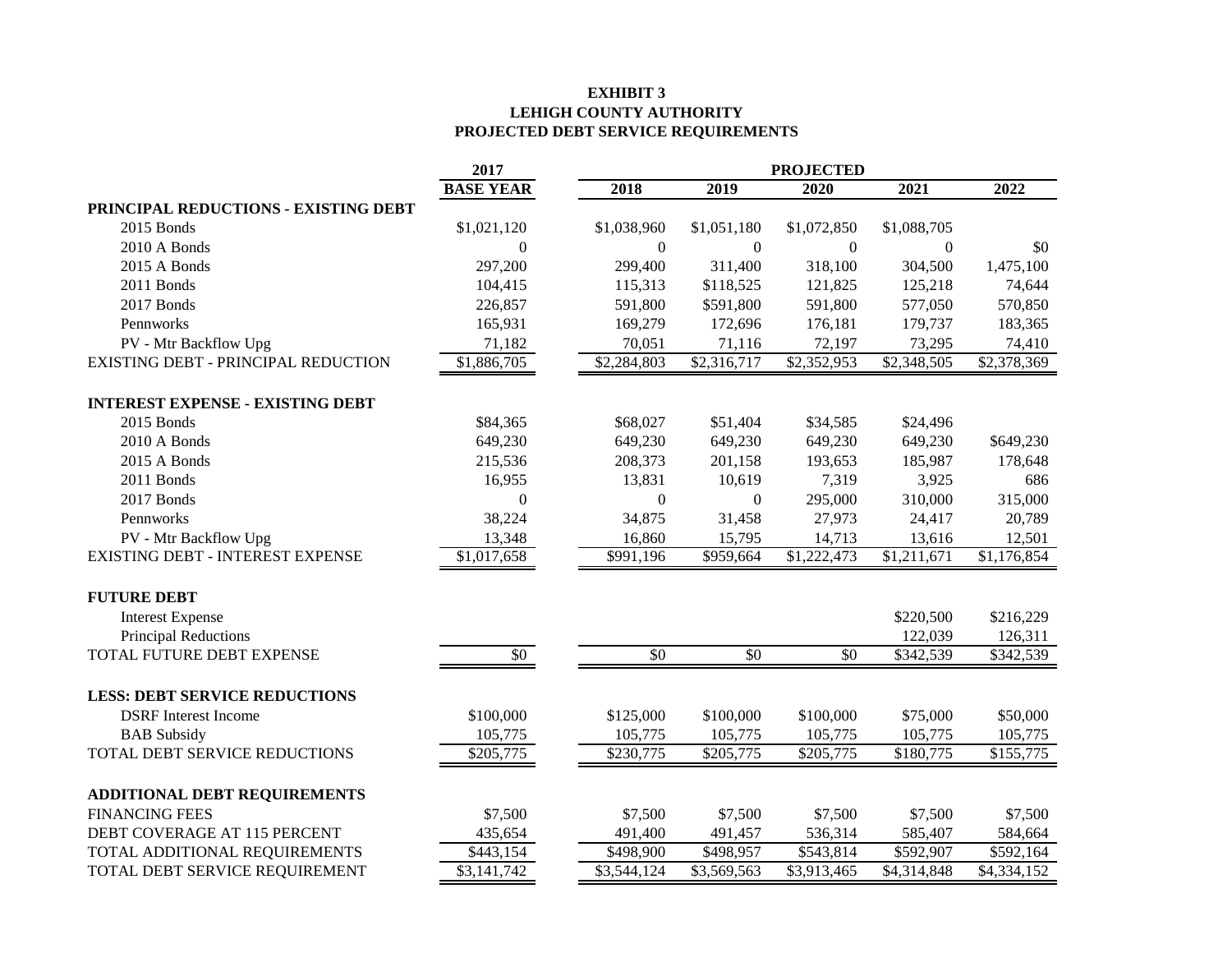### **COMMON RATE DIVISION TABLE 1**

## **LEHIGH COUNTY AUTHORITY PROJECTED REVENUE REQUIREMENT UNDER PRESENT RATES**

|                                      | 2017             | <b>PROJECTED</b> |             |              |              |                |  |
|--------------------------------------|------------------|------------------|-------------|--------------|--------------|----------------|--|
|                                      | <b>BASE YEAR</b> | 2018             | 2019        | 2020         | 2021         | 2022           |  |
| <b>OPERATING EXPENSES</b>            |                  |                  |             |              |              |                |  |
| <b>PERSONNEL</b>                     | \$1,240,434      | \$1,603,050      | \$1,651,140 | \$1,700,670  | \$1,751,690  | \$1,804,250    |  |
| PURCHASE OF SERVICES                 | 4,087,185        | 3,920,000        | 4,037,890   | 4,158,900    | 4,284,110    | 4,412,650      |  |
| <b>MAINTENANCE &amp; SUPPLIES</b>    | 399,795          | 268,000          | 276,040     | 284,330      | 292,860      | 301,640        |  |
| <b>EQUIPMENT</b>                     | 137,000          | 103,000          | 106,090     | 109,270      | 112,550      | 115,930        |  |
| TOTAL OPERATING EXPENSES             | \$5,864,414      | \$5,894,050      | \$6,071,160 | \$6,253,170  | \$6,441,210  | \$6,634,470    |  |
| RENEWAL & REPLACEMENT FUND           |                  | \$0              | \$0         | \$0          | \$0          | \$0            |  |
| <b>DEBT SERVICE</b>                  |                  |                  |             |              |              |                |  |
| <b>FUTURE DEBT</b>                   | \$0              | \$0              | \$0         | \$0          | \$342,539    | \$342,539      |  |
| <b>FINANCING FEES</b>                | 7,500            | 7,500            | 7,500       | 7,500        | 7,500        | 7,500          |  |
| <b>DEBT RETIREMENT</b>               | 1,886,705        | 2,284,803        | 2,316,717   | 2,352,953    | 2,348,505    | 2,378,369      |  |
| <b>INTEREST EXPENSE</b>              | 1,017,658        | 991,196          | 959,664     | 1,222,473    | 1,211,671    | 1,176,854      |  |
| <b>COVERAGE</b>                      | 435,654          | 491,400          | 491,457     | 536,314      | 585,407      | 584,664        |  |
| <b>LESS: DEBT SERVICE REDUCTIONS</b> | (205, 775)       | (230,775)        | (205,775)   | (205,775)    | (180, 775)   | (155, 775)     |  |
| TOTAL DEBT SERVICE                   | \$3,141,742      | \$3,544,124      | \$3,569,563 | \$3,913,465  | \$4,314,848  | \$4,334,152    |  |
| TOTAL REVENUE REQUIREMENT            | \$9,006,156      | \$9,438,174      | \$9,640,723 | \$10,166,635 | \$10,756,058 | \$10,968,622   |  |
| NON-OPERATING REVENUES               |                  |                  |             |              |              |                |  |
| <b>BUSS ACRES USER CHARGES</b>       | \$41,101         | \$41,101         | \$41,101    | \$41,101     | \$41,101     | \$41,101       |  |
| <b>MADISON NORTH USER CHARGES</b>    | 41,880           | 41,880           | 41,880      | 41,880       | 41,880       | 41,880         |  |
| MISCELLANEOUS INCOME                 | $\overline{0}$   | $\boldsymbol{0}$ | $\theta$    | $\theta$     | $\mathbf{0}$ | $\overline{0}$ |  |
| SITE VISIT TURN-ON CHARGES           | 8,000            | 8,000            | 8,000       | 8,000        | 8,000        | 8,000          |  |
| <b>PENALITES</b>                     | 70,897           | 70,897           | 70,897      | 70,897       | 70,897       | 70,897         |  |
| <b>LIEN FEES</b>                     | 400              | 400              | 400         | 400          | 400          | 400            |  |
| REIMBURSEMENT OF LAB COSTS           | $\overline{0}$   | $\mathbf{0}$     | $\Omega$    | $\Omega$     | $\mathbf{0}$ | $\Omega$       |  |
| <b>OTHER WATER SALES</b>             | 45,891           | 45,891           | 45,891      | 45,891       | 45,891       | 45,891         |  |
| <b>INTEREST INCOME OPERATING</b>     | $\overline{0}$   | $\mathbf{0}$     | $\theta$    | $\Omega$     | $\mathbf{0}$ | $\Omega$       |  |
| ARCADIA PRIVATE FIRE SERVICE REVENUE | 161,145          | 161,145          | 161,145     | 161,145      | 161,145      | 161,145        |  |
| TOTAL NON-OPERATING REVENUES         | \$369,314        | \$369,314        | \$369,314   | \$369,314    | \$369,314    | \$369,314      |  |
| NET REVENUE REQUIREMENT              | \$8,636,842      | \$9,068,860      | \$9,271,409 | \$9,797,321  | \$10,386,744 | \$10,599,308   |  |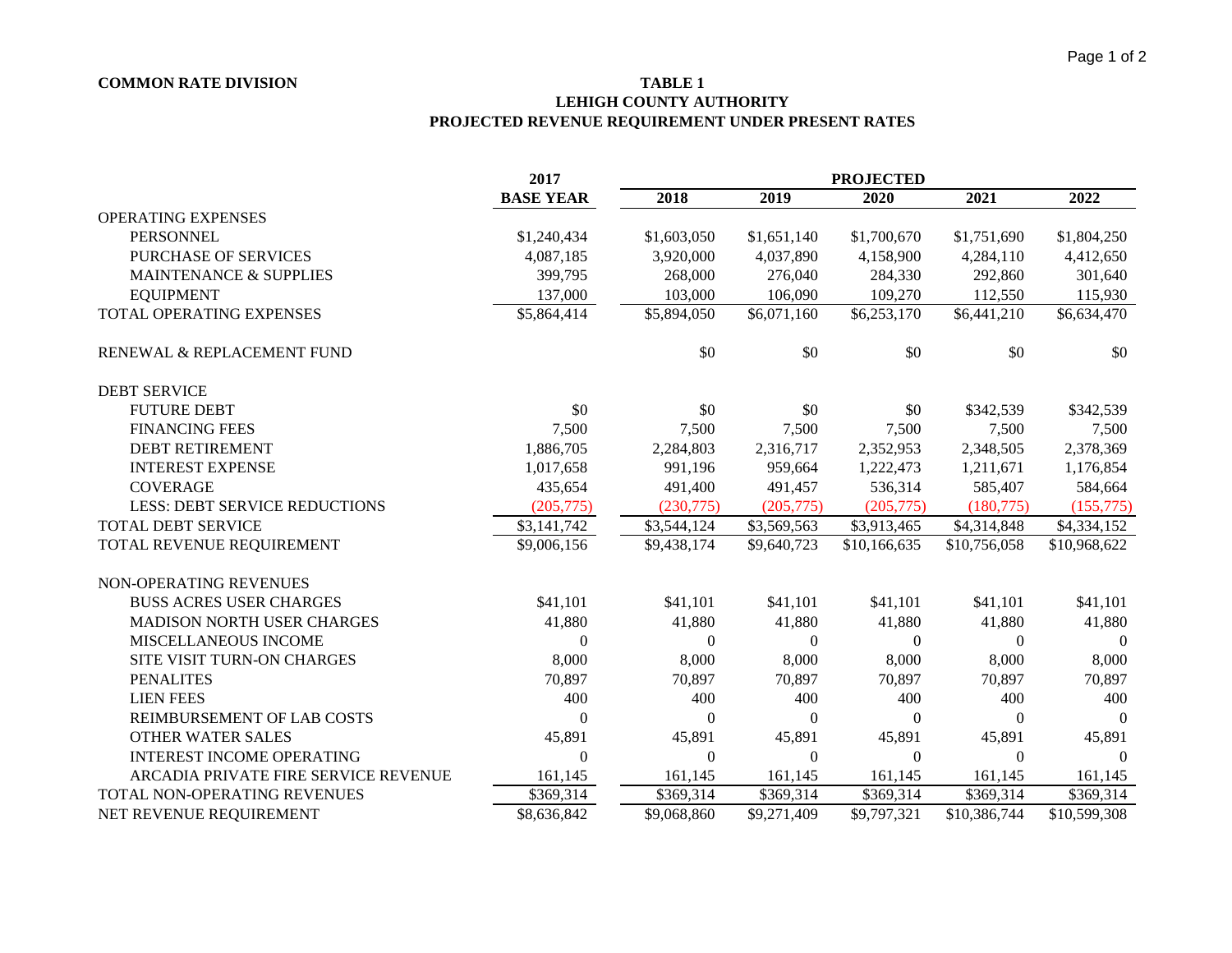### **COMMON RATE DIVISION TABLE 1**

# **LEHIGH COUNTY AUTHORITY PROJECTED REVENUE REQUIREMENT UNDER PRESENT RATES**

|                                            | 2017             | <b>PROJECTED</b> |               |               |               |              |
|--------------------------------------------|------------------|------------------|---------------|---------------|---------------|--------------|
|                                            | <b>BASE YEAR</b> | 2018             | 2019          | 2020          | 2021          | 2022         |
| <b>OPERATING REVENUES</b>                  |                  |                  |               |               |               |              |
| <b>RESIDENTIAL</b>                         | \$3,474,476      | \$3,513,495      | \$3,551,813   | \$3,590,062   | \$3,628,216   | \$3,666,063  |
| <b>COMMERCIAL</b>                          | 1,026,814        | 1,030,932        | 1,034,757     | 1,038,140     | 1.040.641     | 1,042,700    |
| <b>INDUSTRIAL</b>                          | 2,007,997        | 2.007.997        | 2,007,997     | 2,007,997     | 2.007.997     | 2,007,997    |
| <b>INSTITUTIONAL</b>                       | 76.241           | 76,659           | 76,837        | 77,005        | 77.145        | 77.231       |
| LARGE INDUSTRIAL                           | 1.136.425        | 1,136,425        | 1,136,425     | 1,136,425     | 1,136,425     | 1,136,425    |
| PRIVATE - FIRE PROTECTION                  | 632.759          | 635,944          | 637,658       | 642.965       | 644,680       | 644,680      |
| PUBLIC - FIRE PROTECTION                   | 375,809          | 375,809          | 375,809       | 375,809       | 375,809       | 375,809      |
| <b>TOTAL OPERATING REVENUES</b>            | \$8,730,521      | \$8,777,261      | \$8,821,296   | \$8,868,403   | \$8,910,913   | \$8,950,906  |
| SURPLUS / (DEFICIT)                        | \$93,678         | $(\$291,599)$    | $(\$450,114)$ | $(\$928,918)$ | (\$1,475,831) | \$1,648,402) |
| DEFICIT AS A PERCENT OF OPERATING REVENUES |                  | 3.32%            | 5.10%         | 10.47%        | 16.56%        | 18.42%       |
| DEBT SERVICE COVERAGE                      | 119.89%          | 106.81%          | 101.59%       | 88.57%        | 76.28%        | 71.77%       |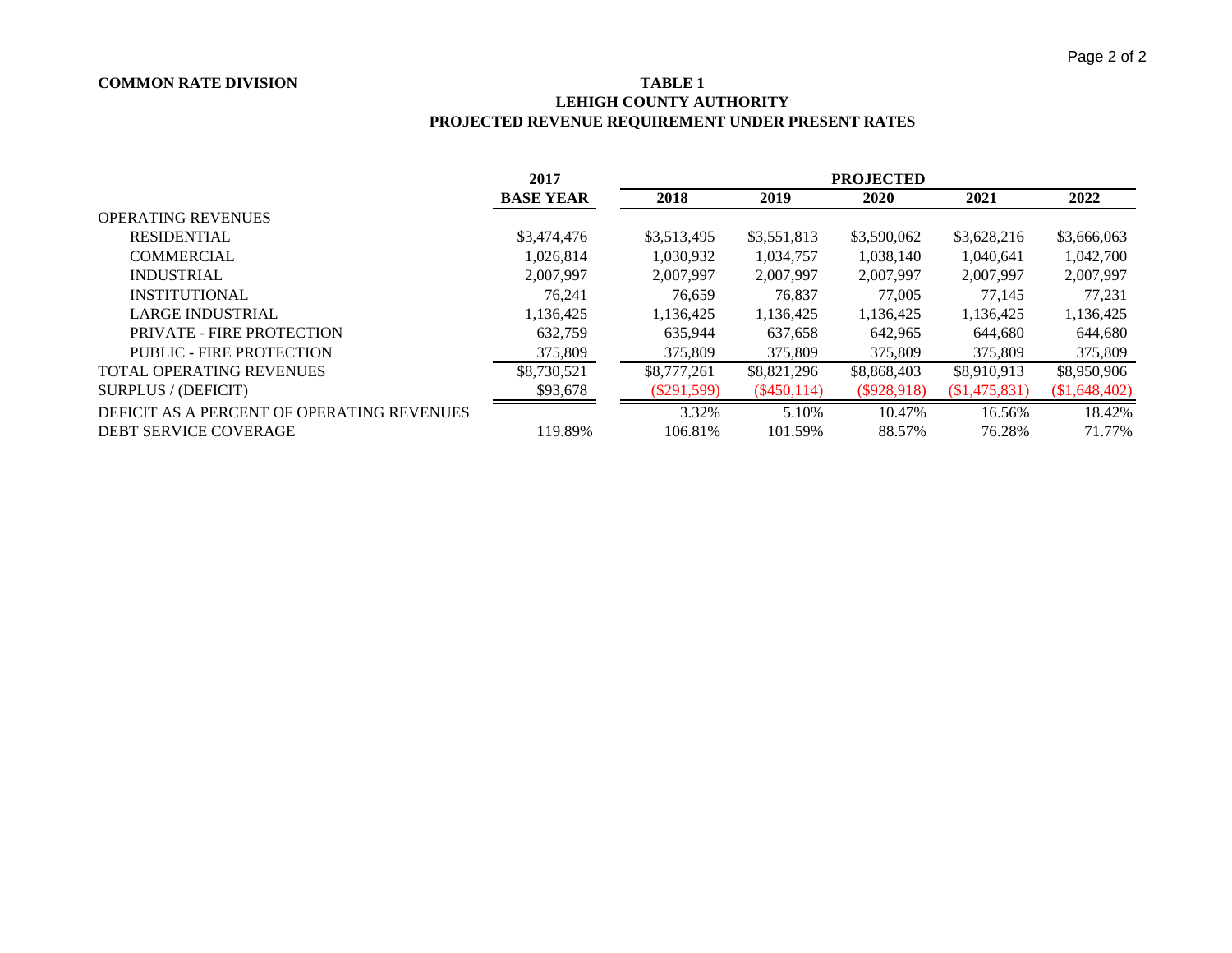#### **APPENDIX B LEHIGH COUNTY AUTHORITY COMMON RATE DIVISION**

#### **PROJECTED SYSTEM GROWTH**

#### **RESIDENTIAL** (QUARTERLY BILLED 5/8" METERS)

|                                                    | 2018       | 2019       | 2020                     | 2021       | 2022       |
|----------------------------------------------------|------------|------------|--------------------------|------------|------------|
|                                                    |            |            | <b>ADDITIONAL METERS</b> |            |            |
| <b>ADDITIONAL METERS</b>                           | 226        | 212        | 225                      | 211        | 222        |
| ADDITIONAL METERS BILLED                           | 223        | 219        | 219                      | 218        | 216        |
| <b>ADDITIONAL BILLS</b>                            | 892        | 876        | 874                      | 872        | 865        |
| ADDITIONAL USAGE ANNUALLY<br><b>FROM NEW USERS</b> | 12,120,196 | 11,368,442 | 12,078,192               | 11,309,850 | 11,890,324 |
| ADDITIONAL USAGE BILLED                            | 11,959,178 | 11,744,319 | 11,723,317               | 11,694,021 | 11,600,087 |

#### **COMMERCIAL** (QUARTERLY BILLED 5/8" METERS)

|                                                    | 2018      | 2019      | 2020<br><b>ADDITIONAL METERS</b> | 2021    | 2022    |
|----------------------------------------------------|-----------|-----------|----------------------------------|---------|---------|
| <b>ADDITIONAL METERS</b>                           | 13        | 13        | 10                               | 7       | 7       |
| ADDITIONAL METERS BILLED                           | 14        | 13        | 12                               | 9       | 7       |
| <b>ADDITIONAL BILLS</b>                            | 56        | 52        | 46                               | 34      | 28      |
| ADDITIONAL USAGE ANNUALLY<br><b>FROM NEW USERS</b> | 1,345,656 | 1,345,656 | 1,035,120                        | 724,584 | 724,584 |
| ADDITIONAL USAGE BILLED                            | 1,449,168 | 1,345,656 | 1,190,388                        | 879,852 | 724.584 |

#### **INSTITUTIONAL** (QUARTERLY BILLED 5/8" METERS)

|                                                    | 2018    | 2019           | 2020<br><b>ADDITIONAL METERS</b> | 2021     | 2022           |
|----------------------------------------------------|---------|----------------|----------------------------------|----------|----------------|
| <b>ADDITIONAL METERS</b>                           |         |                |                                  | $\theta$ |                |
| <b>ADDITIONAL METERS BILLED</b>                    | 2       |                |                                  |          | $\overline{0}$ |
| <b>ADDITIONAL BILLS</b>                            | 8       | $\overline{4}$ | 3                                | 3        | 2              |
| ADDITIONAL USAGE ANNUALLY<br><b>FROM NEW USERS</b> | 77,962  | 35,430         | 71,568                           | 18,250   | 36,682         |
| ADDITIONAL USAGE BILLED                            | 133.481 | 56.696         | 53,499                           | 44,909   | 27.466         |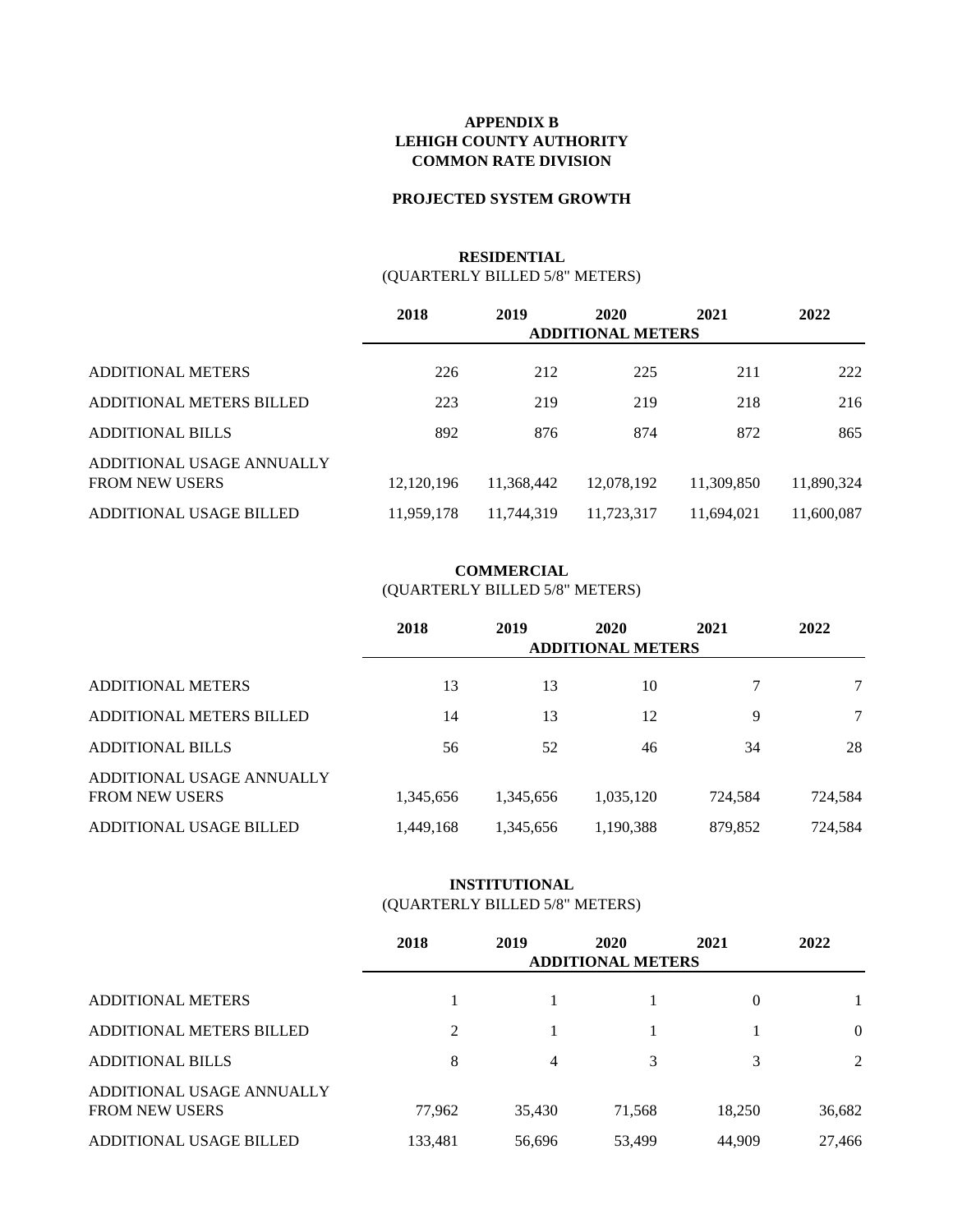### **EXHIBIT 15 LEHIGH COUNTY AUTHORITY**

|                                             | <b>BILLING</b> | <b>METERS</b> | <b>SERVICES</b> | <b>TOTAL</b> |
|---------------------------------------------|----------------|---------------|-----------------|--------------|
| TOTAL CUSTOMER ANNUAL COSTS                 | \$553,699      | \$534,330     | \$62,920        | \$1,150,949  |
| <b>NUMBER OF BILLS</b><br>NO. OF EO. METERS | 82,888<br>---  | ---<br>24,460 | ---<br>24,460   |              |
| UNIT COST                                   | \$6.68         | \$21.84       | \$2.57          | \$31.10      |

|                   | <b>EQ. METER</b><br><b>&amp; SERVICE</b> | <b>COST</b><br><b>PER</b> |               | <b>QUARTERLY COST</b> | <b>TOTAL</b><br><b>QUARTERLY</b> | <b>TOTAL</b><br><b>MONTHLY</b> |
|-------------------|------------------------------------------|---------------------------|---------------|-----------------------|----------------------------------|--------------------------------|
| <b>METER SIZE</b> | <b>RATIO</b>                             | <b>BILL</b>               | <b>METERS</b> | <b>SERVICES</b>       | <b>CHARGES</b>                   | <b>CHARGES</b>                 |
| 5/8"              | 1.0                                      | \$6.68                    | \$5.46        | \$0.64                | \$12.78                          |                                |
| 3/4"              | 1.0                                      | 6.68                      | 5.46          | 0.64                  | 12.78                            |                                |
| 1"                | 2.5                                      | 6.68                      | 13.65         | 1.61                  | 21.94                            |                                |
| 11/2"             | 5.0                                      | 6.68                      | 27.31         | 3.22                  |                                  | 16.85                          |
| 2"                | 8.0                                      | 6.68                      | 43.69         | 5.14                  |                                  | 22.96                          |
| 3"                | 16.0                                     | 6.68                      | 87.38         | 10.29                 |                                  | 39.24                          |
| 4"                | 25.0                                     | 6.68                      | 136.53        | 16.08                 |                                  | 57.55                          |
| 6"                | 50.0                                     | 6.68                      | 273.06        | 32.15                 |                                  | 108.42                         |
| 8"                | 80.0                                     | 6.68                      | 436.90        | 51.45                 |                                  | 169.46                         |
| 10"               | 115.0                                    | 6.68                      | 628.04        | 73.96                 |                                  | 240.68                         |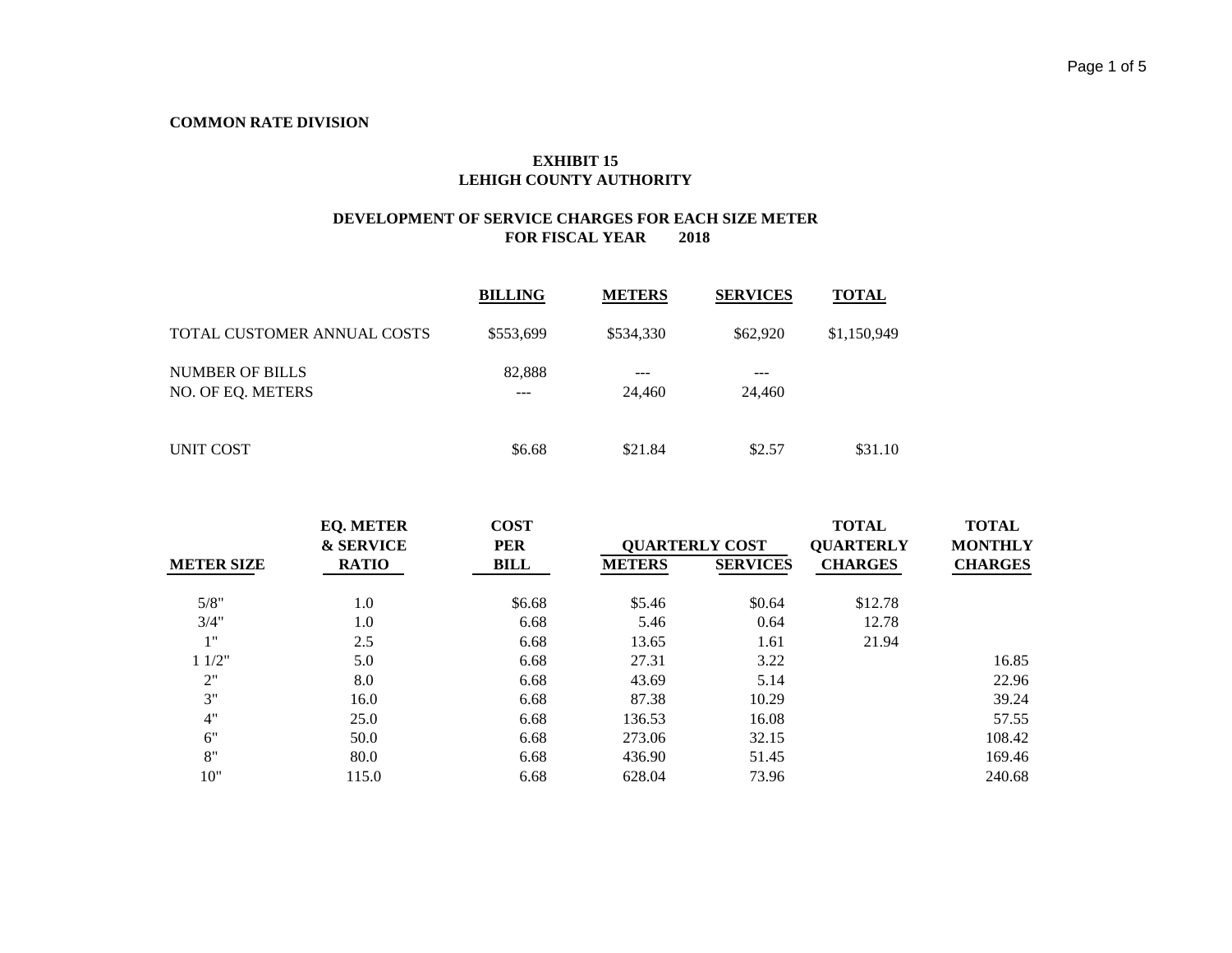### **EXHIBIT 15 LEHIGH COUNTY AUTHORITY**

|                                             | <b>BILLING</b> | <b>METERS</b>     | <b>SERVICES</b> | <b>TOTAL</b> |
|---------------------------------------------|----------------|-------------------|-----------------|--------------|
| TOTAL CUSTOMER ANNUAL COSTS                 | \$570,790      | \$522,077         | \$63,900        | \$1,156,767  |
| <b>NUMBER OF BILLS</b><br>NO. OF EQ. METERS | 83,820<br>---  | $- - -$<br>24.693 | ---<br>24,693   |              |
| UNIT COST                                   | \$6.81         | \$21.14           | \$2.59          | \$30.54      |

|                                   | <b>EQ. METER</b><br><b>&amp; SERVICE</b> | <b>COST</b><br><b>PER</b> |                 | <b>QUARTERLY COST</b> | <b>TOTAL</b><br><b>QUARTERLY</b> | <b>TOTAL</b><br><b>MONTHLY</b> |
|-----------------------------------|------------------------------------------|---------------------------|-----------------|-----------------------|----------------------------------|--------------------------------|
| <b>RATIO</b><br><b>METER SIZE</b> | <b>BILL</b>                              | <b>METERS</b>             | <b>SERVICES</b> | <b>CHARGES</b>        | <b>CHARGES</b>                   |                                |
| 5/8"                              | 1.0                                      | \$6.81                    | \$5.29          | \$0.65                | \$12.74                          |                                |
| 3/4"                              | 1.0                                      | 6.81                      | 5.29            | 0.65                  | 12.74                            |                                |
| 1"                                | 2.5                                      | 6.81                      | 13.21           | 1.62                  | 21.64                            |                                |
| 11/2"                             | 5.0                                      | 6.81                      | 26.43           | 3.23                  |                                  | 16.70                          |
| 2"                                | 8.0                                      | 6.81                      | 42.29           | 5.18                  |                                  | 22.63                          |
| 3"                                | 16.0                                     | 6.81                      | 84.57           | 10.35                 |                                  | 38.45                          |
| 4"                                | 25.0                                     | 6.81                      | 132.14          | 16.17                 |                                  | 56.25                          |
| 6"                                | 50.0                                     | 6.81                      | 264.28          | 32.35                 |                                  | 105.69                         |
| 8"                                | 80.0                                     | 6.81                      | 422.85          | 51.76                 |                                  | 165.01                         |
| 10"                               | 115.0                                    | 6.81                      | 607.85          | 74.40                 |                                  | 234.23                         |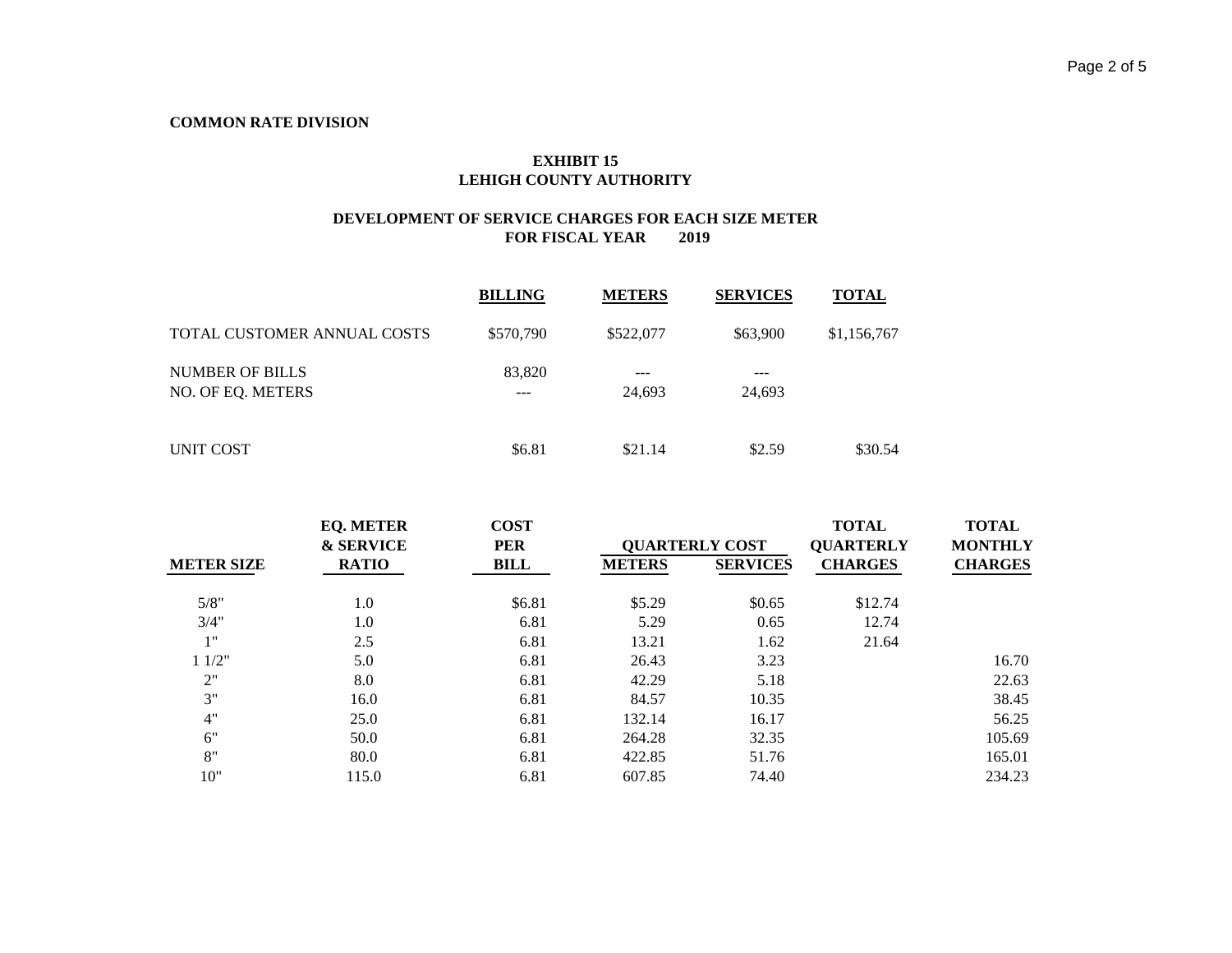### **EXHIBIT 15 LEHIGH COUNTY AUTHORITY**

|                                             | <b>BILLING</b> | <b>METERS</b>     | <b>SERVICES</b> | <b>TOTAL</b> |
|---------------------------------------------|----------------|-------------------|-----------------|--------------|
| TOTAL CUSTOMER ANNUAL COSTS                 | \$589.127      | \$544.594         | \$68,335        | \$1,202,055  |
| <b>NUMBER OF BILLS</b><br>NO. OF EQ. METERS | 84,744         | $- - -$<br>24.924 | ---<br>24,924   |              |
| UNIT COST                                   | \$6.95         | \$21.85           | \$2.74          | \$31.54      |

|                   | <b>EQ. METER</b><br><b>&amp; SERVICE</b> | <b>COST</b><br><b>PER</b> |               | <b>QUARTERLY COST</b> | <b>TOTAL</b><br><b>QUARTERLY</b> | <b>TOTAL</b><br><b>MONTHLY</b> |
|-------------------|------------------------------------------|---------------------------|---------------|-----------------------|----------------------------------|--------------------------------|
| <b>METER SIZE</b> | <b>RATIO</b>                             | <b>BILL</b>               | <b>METERS</b> | <b>SERVICES</b>       | <b>CHARGES</b>                   | <b>CHARGES</b>                 |
| 5/8"              | 1.0                                      | \$6.95                    | \$5.46        | \$0.69                | \$13.10                          |                                |
| 3/4"              | 1.0                                      | 6.95                      | 5.46          | 0.69                  | 13.10                            |                                |
| 1"                | 2.5                                      | 6.95                      | 13.66         | 1.71                  | 22.32                            |                                |
| 11/2"             | 5.0                                      | 6.95                      | 27.31         | 3.43                  |                                  | 17.20                          |
| 2"                | 8.0                                      | 6.95                      | 43.70         | 5.48                  |                                  | 23.35                          |
| 3"                | 16.0                                     | 6.95                      | 87.40         | 10.97                 |                                  | 39.74                          |
| 4"                | 25.0                                     | 6.95                      | 136.56        | 17.14                 |                                  | 58.19                          |
| 6"                | 50.0                                     | 6.95                      | 273.13        | 34.27                 |                                  | 109.42                         |
| 8"                | 80.0                                     | 6.95                      | 437.00        | 54.83                 |                                  | 170.90                         |
| 10"               | 115.0                                    | 6.95                      | 628.19        | 78.82                 |                                  | 242.62                         |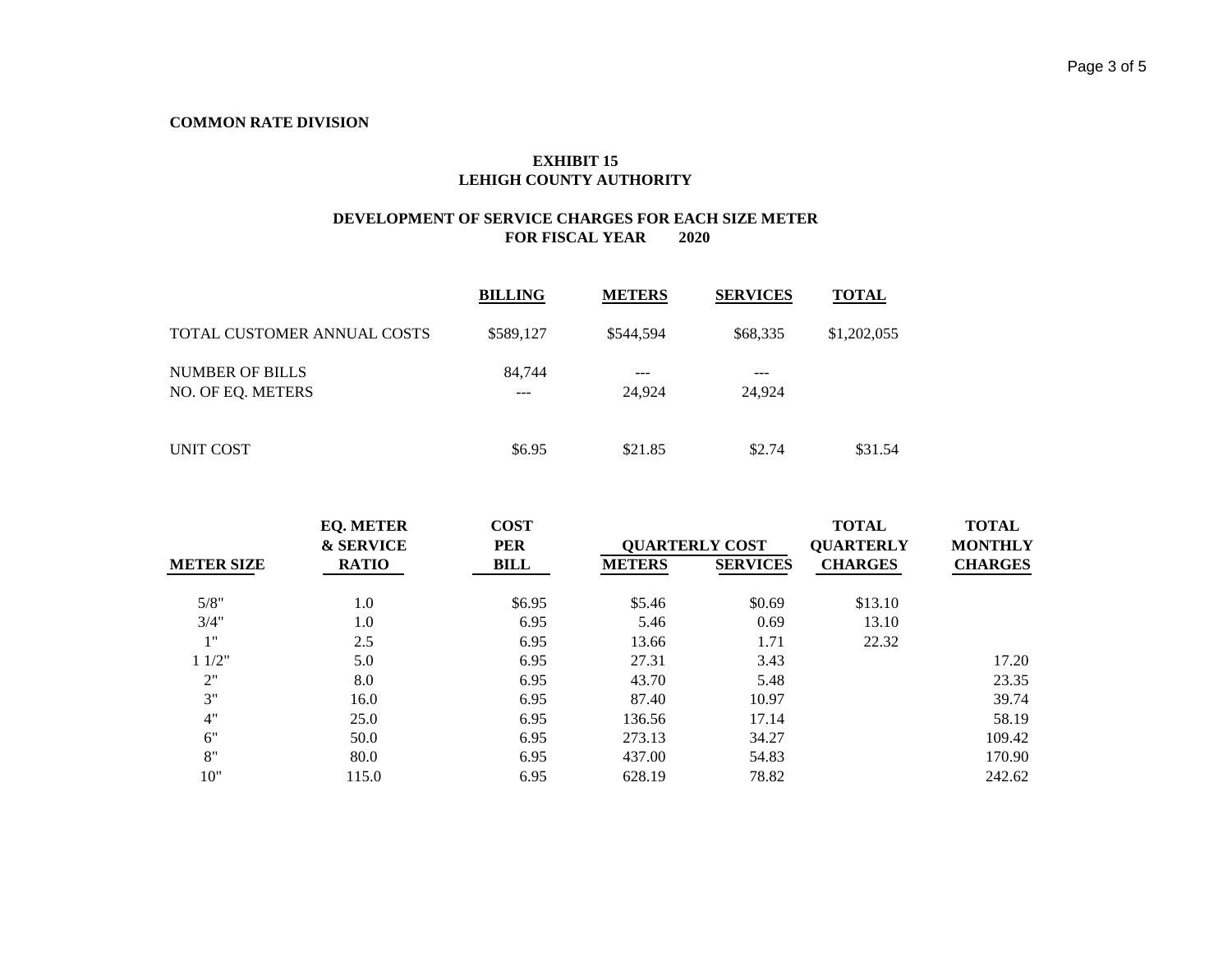### **EXHIBIT 15 LEHIGH COUNTY AUTHORITY**

|                                             | <b>BILLING</b> | <b>METERS</b>     | <b>SERVICES</b> | <b>TOTAL</b> |
|---------------------------------------------|----------------|-------------------|-----------------|--------------|
| TOTAL CUSTOMER ANNUAL COSTS                 | \$608,042      | \$568,740         | \$73.395        | \$1,250,177  |
| <b>NUMBER OF BILLS</b><br>NO. OF EQ. METERS | 85,653<br>---  | $- - -$<br>25,151 | ---<br>25,151   |              |
| UNIT COST                                   | \$7.10         | \$22.61           | \$2.92          | \$32.63      |

|                   | <b>EQ. METER</b><br><b>&amp; SERVICE</b> | <b>COST</b><br><b>PER</b> |               | <b>QUARTERLY COST</b> | <b>TOTAL</b><br><b>QUARTERLY</b> | <b>TOTAL</b><br><b>MONTHLY</b> |
|-------------------|------------------------------------------|---------------------------|---------------|-----------------------|----------------------------------|--------------------------------|
| <b>METER SIZE</b> | <b>RATIO</b>                             | <b>BILL</b>               | <b>METERS</b> | <b>SERVICES</b>       | <b>CHARGES</b>                   | <b>CHARGES</b>                 |
| 5/8"              | 1.0                                      | \$7.10                    | \$5.65        | \$0.73                | \$13.48                          |                                |
| 3/4"              | 1.0                                      | 7.10                      | 5.65          | 0.73                  | 13.48                            |                                |
| 1"                | 2.5                                      | 7.10                      | 14.13         | 1.82                  | 23.06                            |                                |
| 11/2"             | 5.0                                      | 7.10                      | 28.27         | 3.65                  |                                  | 17.74                          |
| 2"                | 8.0                                      | 7.10                      | 45.23         | 5.84                  |                                  | 24.12                          |
| 3"                | 16.0                                     | 7.10                      | 90.45         | 11.67                 |                                  | 41.14                          |
| 4"                | 25.0                                     | 7.10                      | 141.33        | 18.24                 |                                  | 60.29                          |
| 6"                | 50.0                                     | 7.10                      | 282.66        | 36.48                 |                                  | 113.48                         |
| 8"                | 80.0                                     | 7.10                      | 452.26        | 58.36                 |                                  | 177.31                         |
| 10"               | 115.0                                    | 7.10                      | 650.12        | 83.90                 |                                  | 251.77                         |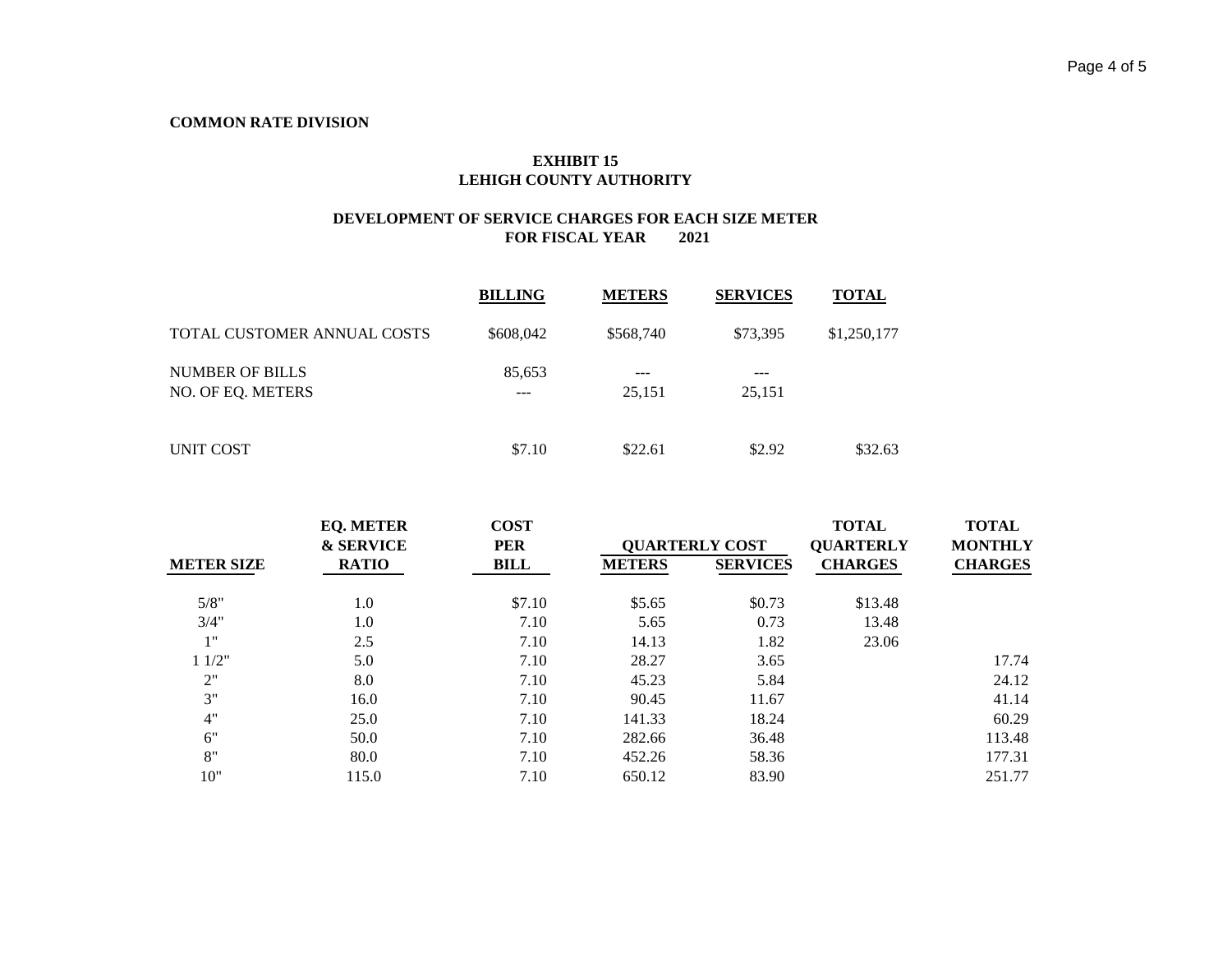### **EXHIBIT 15 LEHIGH COUNTY AUTHORITY**

|                                             | <b>BILLING</b> | <b>METERS</b> | <b>SERVICES</b> | <b>TOTAL</b> |
|---------------------------------------------|----------------|---------------|-----------------|--------------|
| TOTAL CUSTOMER ANNUAL COSTS                 | \$626,719      | \$548,998     | \$74,339        | \$1,250,056  |
| <b>NUMBER OF BILLS</b><br>NO. OF EO. METERS | 86,548         | ---<br>25,375 | ---<br>25,375   |              |
| UNIT COST                                   | \$7.24         | \$21.64       | \$2.93          | \$31.81      |

|                   | <b>EQ. METER</b><br><b>&amp; SERVICE</b> | <b>COST</b><br><b>PER</b> |               | <b>QUARTERLY COST</b> | <b>TOTAL</b><br><b>QUARTERLY</b> | <b>TOTAL</b><br><b>MONTHLY</b> |
|-------------------|------------------------------------------|---------------------------|---------------|-----------------------|----------------------------------|--------------------------------|
| <b>METER SIZE</b> | <b>RATIO</b>                             | <b>BILL</b>               | <b>METERS</b> | <b>SERVICES</b>       | <b>CHARGES</b>                   | <b>CHARGES</b>                 |
| 5/8"              | 1.0                                      | \$7.24                    | \$5.41        | \$0.73                | \$13.38                          |                                |
| 3/4"              | 1.0                                      | 7.24                      | 5.41          | 0.73                  | 13.38                            |                                |
| 1"                | 2.5                                      | 7.24                      | 13.52         | 1.83                  | 22.59                            |                                |
| 11/2"             | 5.0                                      | 7.24                      | 27.04         | 3.66                  |                                  | 17.48                          |
| 2"                | 8.0                                      | 7.24                      | 43.27         | 5.86                  |                                  | 23.62                          |
| 3"                | 16.0                                     | 7.24                      | 86.54         | 11.72                 |                                  | 39.99                          |
| 4"                | 25.0                                     | 7.24                      | 135.22        | 18.31                 |                                  | 58.42                          |
| 6"                | 50.0                                     | 7.24                      | 270.44        | 36.62                 |                                  | 109.60                         |
| 8"                | 80.0                                     | 7.24                      | 432.71        | 58.59                 |                                  | 171.01                         |
| 10"               | 115.0                                    | 7.24                      | 622.02        | 84.23                 |                                  | 242.66                         |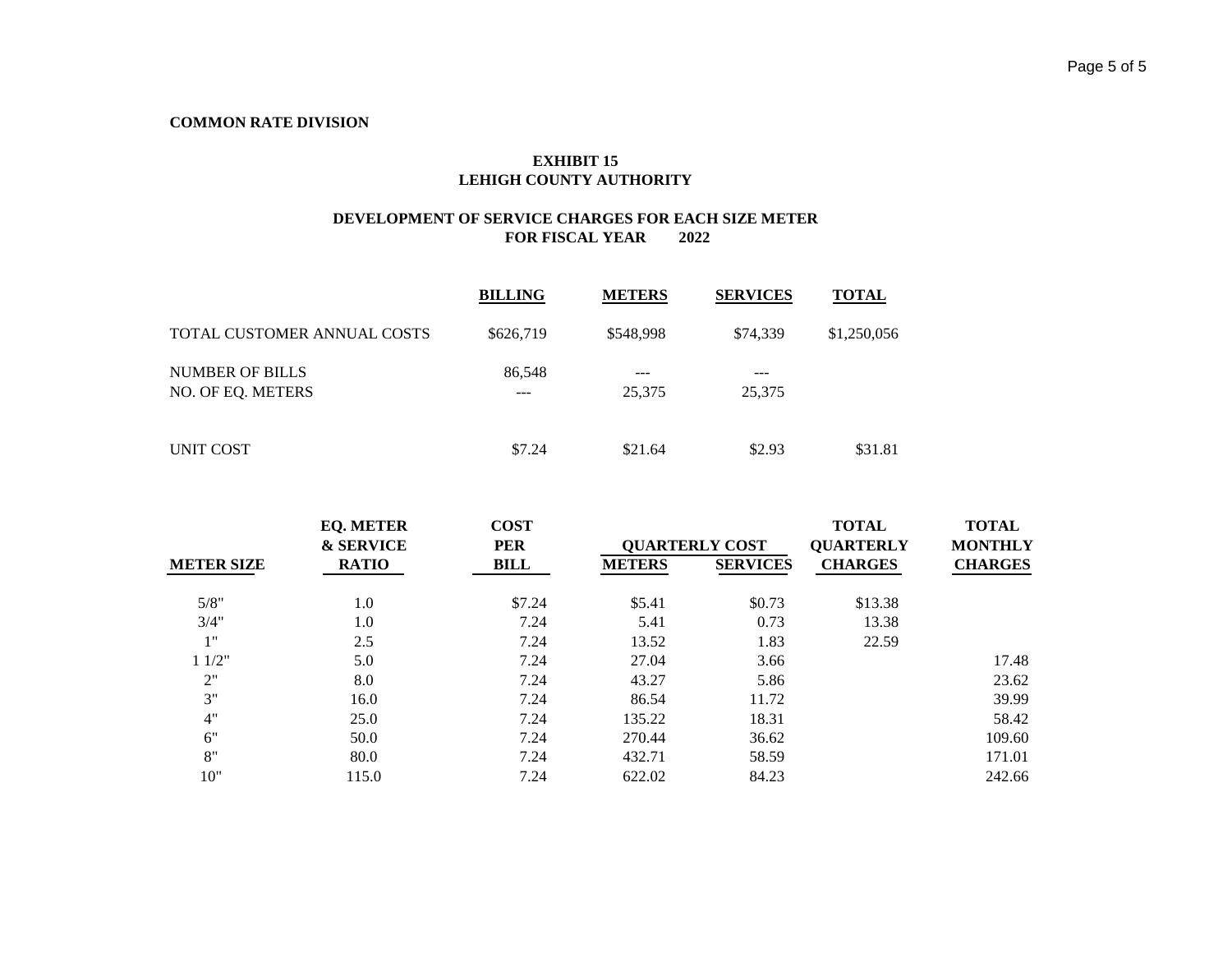# **Suburban Water Division Rate Study "What If" Analysis**

Now that the water rate model is created to calculate rates based on current expenses, customer counts / usage by class, estimated growth over the next five years, etc., some additional analysis is possible based on scenarios LCA may wish to explore.

# **2018 Rate Proposal (to be finalized for Board consideration in November):**

# ■ Based on 2018 Budget as proposed

 **Transition Upper Milford Central & Madison Park North customers into Common Rates** o Last group of customers (216 total) not yet on common rates

# **Other "What If" Scenarios to Explore for 2019-2022 Rates:**

- Rate impact of moving to monthly billing frequency for Suburban Water Division
- Rate impact of moving more Capex into annual budget (paygo) vs. borrowing
	- o Board Input Requested: What is the "right" mix of paygo vs. borrowing for Capex?
- **Evaluation of 2018 budget levels for maintenance, equipment, supplies and contingencies** o 2018 budget is baseline for years 2019-2022 in model, but includes cuts in key areas
- Rate impact of losing / gaining large industrial customers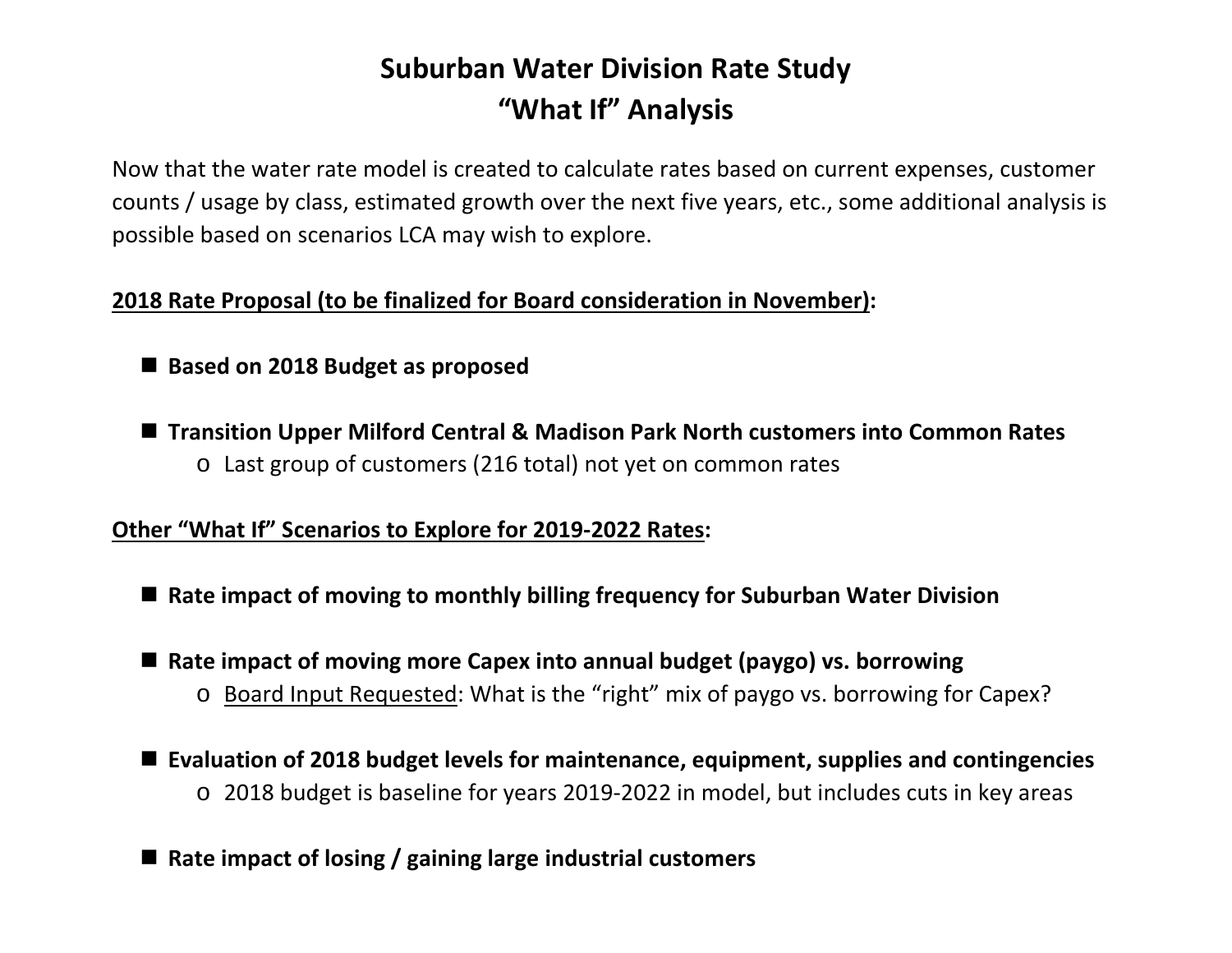#### **EXHIBIT 15 A LEHIGH COUNTY AUTHORITY**

|                                             | <b>BILLING</b> | <b>METERS</b> | <b>SERVICES</b> | <b>TOTAL</b> |
|---------------------------------------------|----------------|---------------|-----------------|--------------|
| TOTAL CUSTOMER ANNUAL COSTS                 | \$1,579,010    | \$534,330     | \$62,920        | \$2,176,260  |
| <b>NUMBER OF BILLS</b><br>NO. OF EQ. METERS | 238,337<br>--- | ---<br>24,460 | ---<br>24,460   |              |
| UNIT COST                                   | \$6.63         | \$21.84       | \$2.57          | \$31.04      |

|                   | <b>EQ. METER</b><br><b>&amp; SERVICE</b> | <b>COST</b><br><b>PER</b> |               | <b>QUARTERLY COST</b> | <b>TOTAL</b><br><b>QUARTERLY</b> | <b>TOTAL</b><br><b>MONTHLY</b> |
|-------------------|------------------------------------------|---------------------------|---------------|-----------------------|----------------------------------|--------------------------------|
| <b>METER SIZE</b> | <b>RATIO</b>                             | BILL                      | <b>METERS</b> | <b>SERVICES</b>       | <b>CHARGES</b>                   | <b>CHARGES</b>                 |
| 5/8"              | 1.0                                      | \$6.63                    | \$5.46        | \$0.64                |                                  | \$8.66                         |
| 3/4"              | 1.0                                      | 6.63                      | 5.46          | 0.64                  |                                  | 8.66                           |
| 1"                | 2.5                                      | 6.63                      | 13.65         | 1.61                  |                                  | 11.71                          |
| 11/2"             | 5.0                                      | 6.63                      | 27.31         | 3.22                  |                                  | 16.80                          |
| 2"                | 8.0                                      | 6.63                      | 43.69         | 5.14                  |                                  | 22.90                          |
| 3"                | 16.0                                     | 6.63                      | 87.38         | 10.29                 |                                  | 39.18                          |
| 4"                | 25.0                                     | 6.63                      | 136.53        | 16.08                 |                                  | 57.49                          |
| 6"                | 50.0                                     | 6.63                      | 273.06        | 32.15                 |                                  | 108.36                         |
| 8"                | 80.0                                     | 6.63                      | 436.90        | 51.45                 |                                  | 169.41                         |
| 10"               | 115.0                                    | 6.63                      | 628.04        | 73.96                 |                                  | 240.62                         |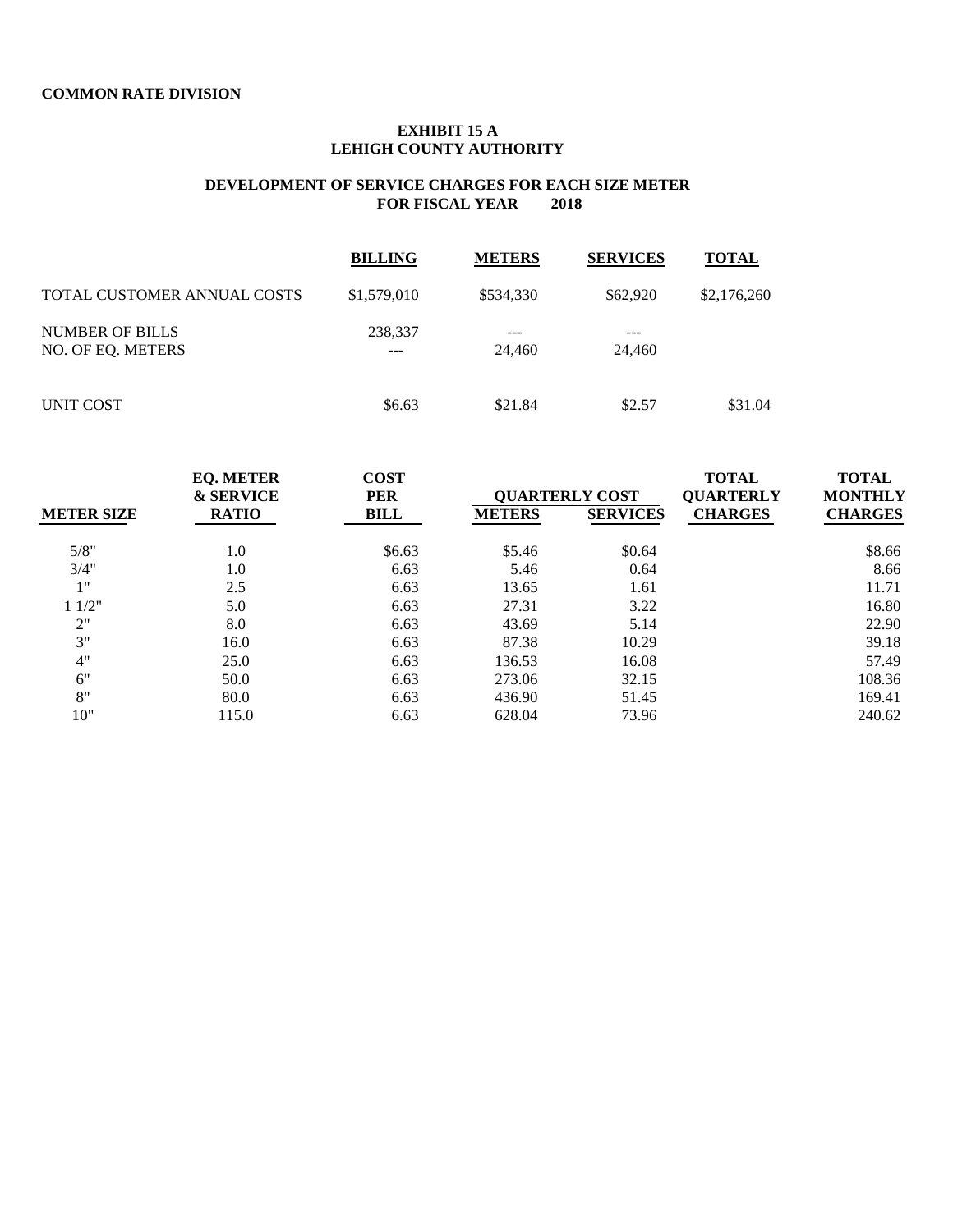#### **EXHIBIT 15 A LEHIGH COUNTY AUTHORITY**

|                                      | <b>BILLING</b> | <b>METERS</b> | <b>SERVICES</b> | <b>TOTAL</b> |
|--------------------------------------|----------------|---------------|-----------------|--------------|
| TOTAL CUSTOMER ANNUAL COSTS          | \$1,254,000    | \$522,077     | \$63,900        | \$1,839,977  |
| NUMBER OF BILLS<br>NO. OF EO. METERS | 241,133<br>--- | ---<br>24,693 | 24,693          |              |
| UNIT COST                            | \$5.20         | \$21.14       | \$2.59          | \$28.93      |

|                   | <b>EQ. METER</b><br><b>&amp; SERVICE</b> | <b>COST</b><br><b>PER</b> |               | <b>QUARTERLY COST</b> | <b>TOTAL</b><br><b>QUARTERLY</b> | <b>TOTAL</b><br><b>MONTHLY</b> |
|-------------------|------------------------------------------|---------------------------|---------------|-----------------------|----------------------------------|--------------------------------|
| <b>METER SIZE</b> | <b>RATIO</b>                             | BILL                      | <b>METERS</b> | <b>SERVICES</b>       | <b>CHARGES</b>                   | <b>CHARGES</b>                 |
| 5/8"              | 1.0                                      | \$5.20                    | \$5.29        | \$0.65                |                                  | \$7.18                         |
| 3/4"              | 1.0                                      | 5.20                      | 5.29          | 0.65                  |                                  | 7.18                           |
| 1"                | 2.5                                      | 5.20                      | 13.21         | 1.62                  |                                  | 10.14                          |
| 11/2"             | 5.0                                      | 5.20                      | 26.43         | 3.23                  |                                  | 15.09                          |
| 2"                | 8.0                                      | 5.20                      | 42.29         | 5.18                  |                                  | 21.02                          |
| 3"                | 16.0                                     | 5.20                      | 84.57         | 10.35                 |                                  | 36.84                          |
| 4"                | 25.0                                     | 5.20                      | 132.14        | 16.17                 |                                  | 54.64                          |
| 6"                | 50.0                                     | 5.20                      | 264.28        | 32.35                 |                                  | 104.08                         |
| 8"                | 80.0                                     | 5.20                      | 422.85        | 51.76                 |                                  | 163.40                         |
| 10"               | 115.0                                    | 5.20                      | 607.85        | 74.40                 |                                  | 232.62                         |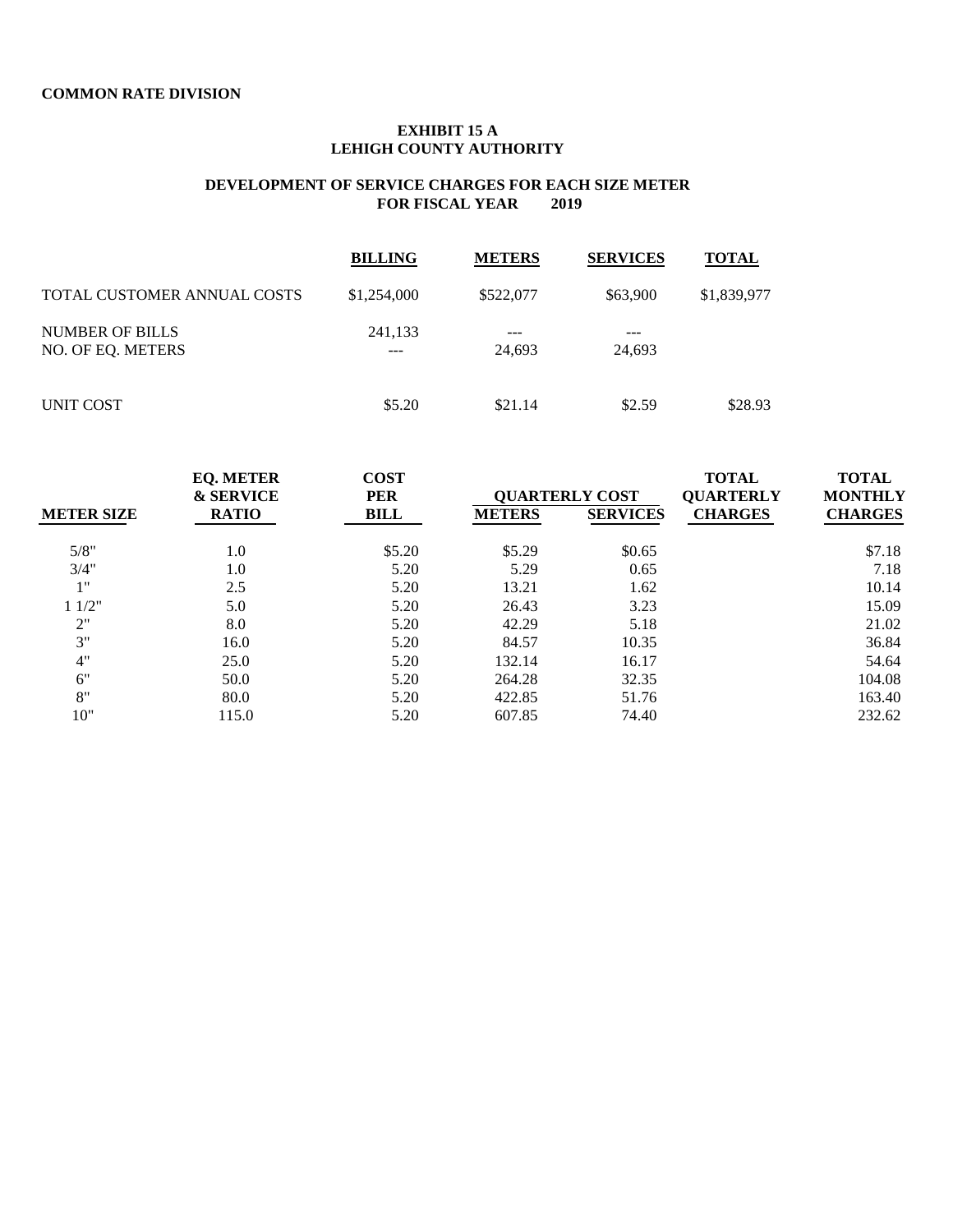#### **EXHIBIT 15 A LEHIGH COUNTY AUTHORITY**

|                                             | <b>BILLING</b> | <b>METERS</b> | <b>SERVICES</b> | <b>TOTAL</b> |
|---------------------------------------------|----------------|---------------|-----------------|--------------|
| TOTAL CUSTOMER ANNUAL COSTS                 | \$1,292,837    | \$544,594     | \$68,335        | \$1,905,765  |
| <b>NUMBER OF BILLS</b><br>NO. OF EO. METERS | 243,905<br>--- | ---<br>24,924 | 24.924          |              |
| UNIT COST                                   | \$5.30         | \$21.85       | \$2.74          | \$29.89      |

|                   | <b>EQ. METER</b><br><b>&amp; SERVICE</b> | <b>COST</b><br><b>PER</b> |               | <b>OUARTERLY COST</b> | <b>TOTAL</b><br><b>QUARTERLY</b> | <b>TOTAL</b><br><b>MONTHLY</b> |
|-------------------|------------------------------------------|---------------------------|---------------|-----------------------|----------------------------------|--------------------------------|
| <b>METER SIZE</b> | <b>RATIO</b>                             | <b>BILL</b>               | <b>METERS</b> | <b>SERVICES</b>       | <b>CHARGES</b>                   | <b>CHARGES</b>                 |
| 5/8"              | 1.0                                      | \$5.30                    | \$5.46        | \$0.69                |                                  | \$7.35                         |
| 3/4"              | 1.0                                      | 5.30                      | 5.46          | 0.69                  |                                  | 7.35                           |
| 1"                | 2.5                                      | 5.30                      | 13.66         | 1.71                  |                                  | 10.42                          |
| 11/2"             | 5.0                                      | 5.30                      | 27.31         | 3.43                  |                                  | 15.55                          |
| 2"                | 8.0                                      | 5.30                      | 43.70         | 5.48                  |                                  | 21.70                          |
| 3"                | 16.0                                     | 5.30                      | 87.40         | 10.97                 |                                  | 38.09                          |
| 4"                | 25.0                                     | 5.30                      | 136.56        | 17.14                 |                                  | 56.53                          |
| 6"                | 50.0                                     | 5.30                      | 273.13        | 34.27                 |                                  | 107.77                         |
| 8"                | 80.0                                     | 5.30                      | 437.00        | 54.83                 |                                  | 169.25                         |
| 10"               | 115.0                                    | 5.30                      | 628.19        | 78.82                 |                                  | 240.97                         |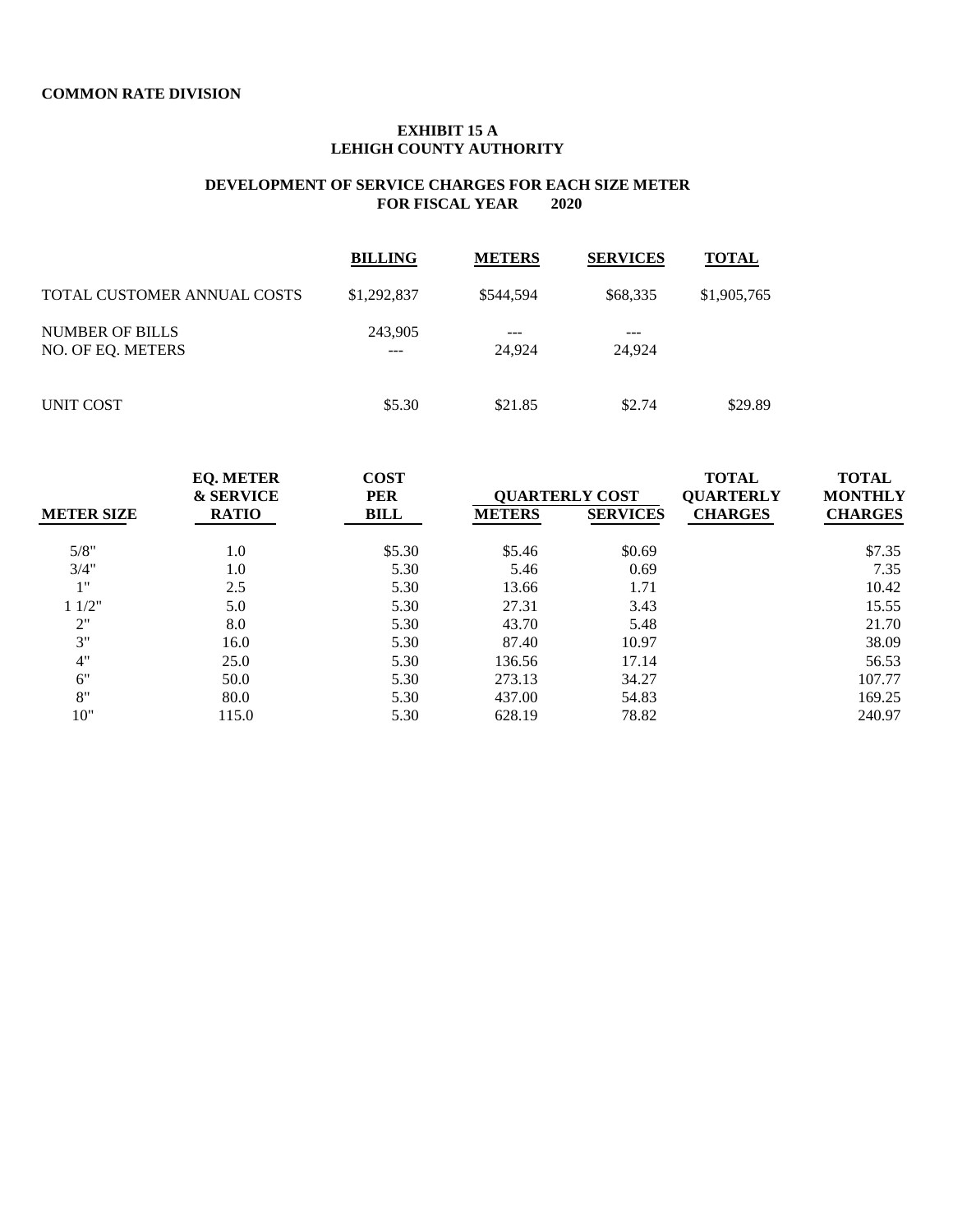#### **EXHIBIT 15 A LEHIGH COUNTY AUTHORITY**

|                                             | <b>BILLING</b> | <b>METERS</b> | <b>SERVICES</b> | <b>TOTAL</b> |
|---------------------------------------------|----------------|---------------|-----------------|--------------|
| TOTAL CUSTOMER ANNUAL COSTS                 | \$1,332,862    | \$568,740     | \$73,395        | \$1,974,997  |
| <b>NUMBER OF BILLS</b><br>NO. OF EQ. METERS | 246,630<br>--- | ---<br>25,151 | ---<br>25,151   |              |
| UNIT COST                                   | \$5.40         | \$22.61       | \$2.92          | \$30.94      |

|                   | <b>EQ. METER</b><br><b>&amp; SERVICE</b> | <b>COST</b><br><b>PER</b> |               | <b>OUARTERLY COST</b> | <b>TOTAL</b><br><b>QUARTERLY</b> | <b>TOTAL</b><br><b>MONTHLY</b> |
|-------------------|------------------------------------------|---------------------------|---------------|-----------------------|----------------------------------|--------------------------------|
| <b>METER SIZE</b> | <b>RATIO</b>                             | BILL                      | <b>METERS</b> | <b>SERVICES</b>       | <b>CHARGES</b>                   | <b>CHARGES</b>                 |
| 5/8"              | 1.0                                      | \$5.40                    | \$5.65        | \$0.73                |                                  | \$7.53                         |
| 3/4"              | 1.0                                      | 5.40                      | 5.65          | 0.73                  |                                  | 7.53                           |
| 1"                | 2.5                                      | 5.40                      | 14.13         | 1.82                  |                                  | 10.72                          |
| 11/2"             | 5.0                                      | 5.40                      | 28.27         | 3.65                  |                                  | 16.04                          |
| 2"                | 8.0                                      | 5.40                      | 45.23         | 5.84                  |                                  | 22.42                          |
| 3"                | 16.0                                     | 5.40                      | 90.45         | 11.67                 |                                  | 39.45                          |
| 4"                | 25.0                                     | 5.40                      | 141.33        | 18.24                 |                                  | 58.59                          |
| 6"                | 50.0                                     | 5.40                      | 282.66        | 36.48                 |                                  | 111.78                         |
| 8"                | 80.0                                     | 5.40                      | 452.26        | 58.36                 |                                  | 175.61                         |
| 10"               | 115.0                                    | 5.40                      | 650.12        | 83.90                 |                                  | 250.08                         |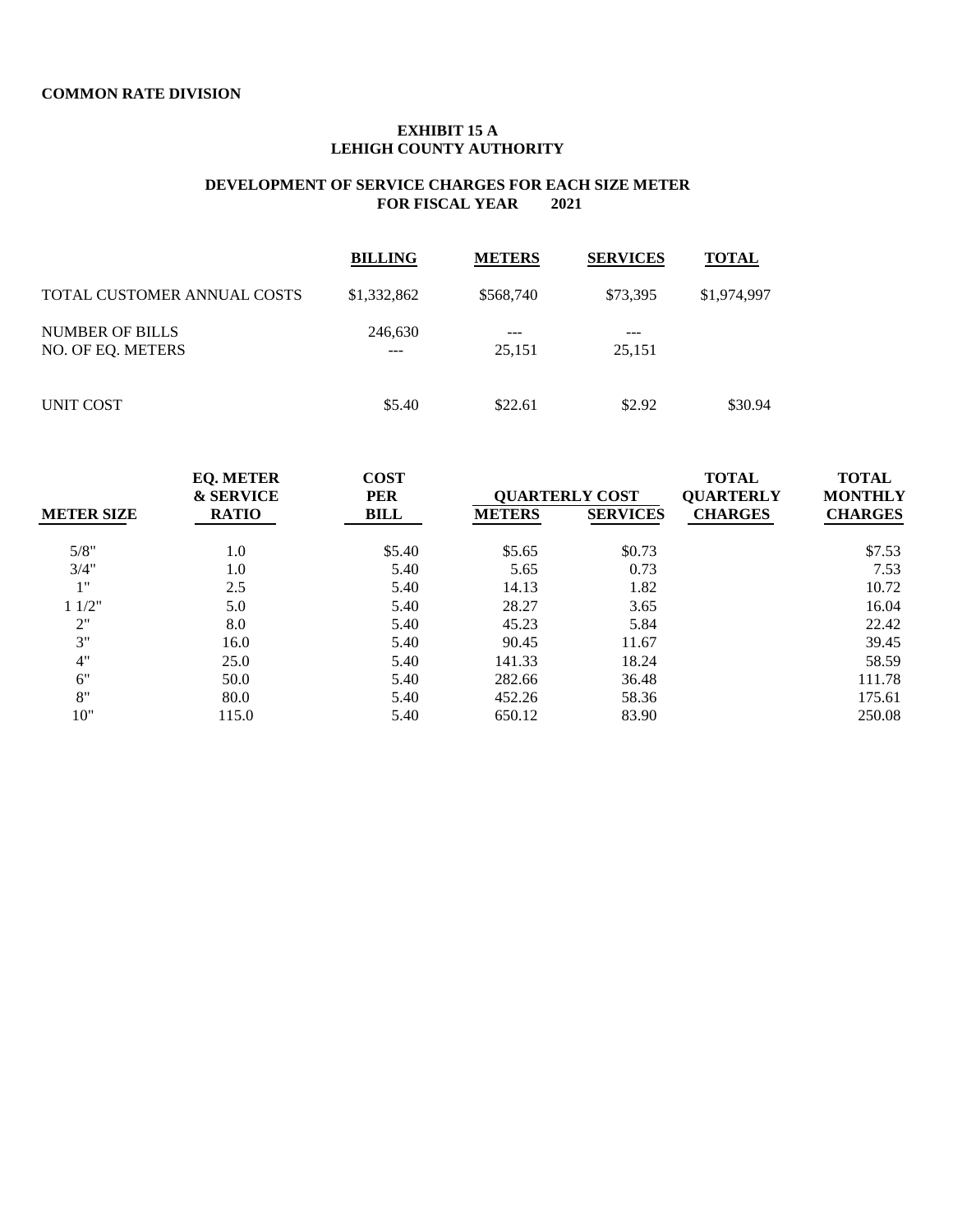#### **EXHIBIT 15 A LEHIGH COUNTY AUTHORITY**

|                                             | <b>BILLING</b> | <b>METERS</b> | <b>SERVICES</b> | <b>TOTAL</b> |
|---------------------------------------------|----------------|---------------|-----------------|--------------|
| TOTAL CUSTOMER ANNUAL COSTS                 | \$1,373,279    | \$548,998     | \$74,339        | \$1,996,616  |
| <b>NUMBER OF BILLS</b><br>NO. OF EQ. METERS | 249,317<br>--- | ---<br>25,375 | 25,375          |              |
| UNIT COST                                   | \$5.51         | \$21.64       | \$2.93          | \$30.07      |

|                   | <b>EQ. METER</b><br><b>&amp; SERVICE</b> | <b>COST</b><br><b>PER</b> | <b>QUARTERLY COST</b> |                 | <b>TOTAL</b><br><b>QUARTERLY</b> | <b>TOTAL</b><br><b>MONTHLY</b> |
|-------------------|------------------------------------------|---------------------------|-----------------------|-----------------|----------------------------------|--------------------------------|
| <b>METER SIZE</b> | <b>RATIO</b>                             | <b>BILL</b>               | <b>METERS</b>         | <b>SERVICES</b> | <b>CHARGES</b>                   | <b>CHARGES</b>                 |
| 5/8"              | 1.0                                      | \$5.51                    | \$5.41                | \$0.73          |                                  | \$7.56                         |
| 3/4"              | 1.0                                      | 5.51                      | 5.41                  | 0.73            |                                  | 7.56                           |
| 1"                | 2.5                                      | 5.51                      | 13.52                 | 1.83            |                                  | 10.63                          |
| 11/2"             | 5.0                                      | 5.51                      | 27.04                 | 3.66            |                                  | 15.74                          |
| 2"                | 8.0                                      | 5.51                      | 43.27                 | 5.86            |                                  | 21.88                          |
| 3"                | 16.0                                     | 5.51                      | 86.54                 | 11.72           |                                  | 38.26                          |
| 4"                | 25.0                                     | 5.51                      | 135.22                | 18.31           |                                  | 56.69                          |
| 6"                | 50.0                                     | 5.51                      | 270.44                | 36.62           |                                  | 107.86                         |
| 8"                | 80.0                                     | 5.51                      | 432.71                | 58.59           |                                  | 169.27                         |
| 10"               | 115.0                                    | 5.51                      | 622.02                | 84.23           |                                  | 240.92                         |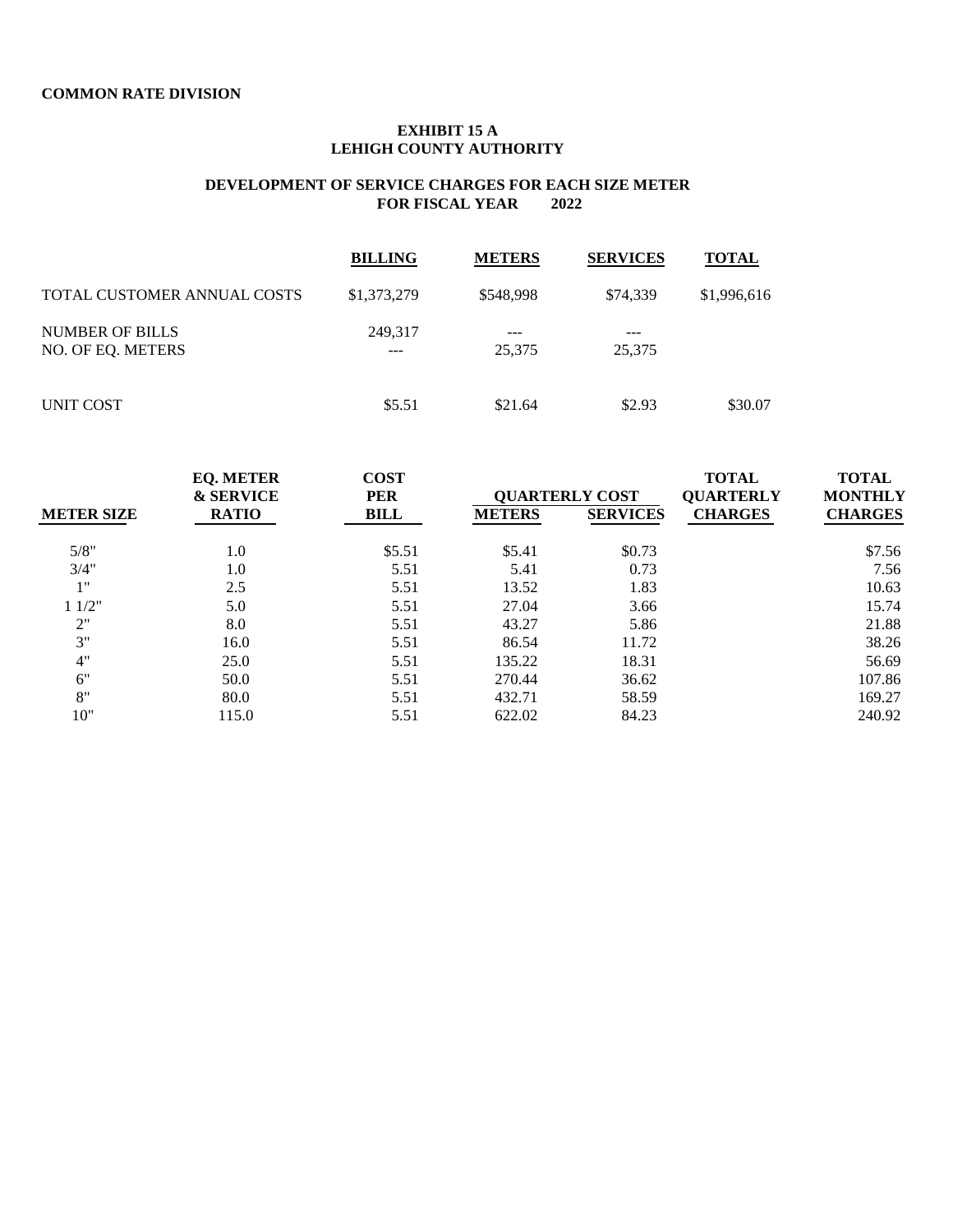#### **EXHIBIT 15 B LEHIGH COUNTY AUTHORITY**

|                                      | <b>BILLING</b> | <b>METERS</b> | <b>SERVICES</b> | <b>TOTAL</b> |
|--------------------------------------|----------------|---------------|-----------------|--------------|
| TOTAL CUSTOMER ANNUAL COSTS          | \$1,289,410    | \$534,330     | \$62,920        | \$1,886,660  |
| NUMBER OF BILLS<br>NO. OF EQ. METERS | 238,337<br>--- | ---<br>24,460 | 24,460          |              |
| UNIT COST                            | \$5.41         | \$21.84       | \$2.57          | \$29.83      |

|                   | <b>EQ. METER</b><br><b>&amp; SERVICE</b> | <b>COST</b><br><b>PER</b> | <b>OUARTERLY COST</b> |                 | <b>TOTAL</b><br><b>QUARTERLY</b> | <b>TOTAL</b><br><b>MONTHLY</b> |
|-------------------|------------------------------------------|---------------------------|-----------------------|-----------------|----------------------------------|--------------------------------|
| <b>METER SIZE</b> | <b>RATIO</b>                             | <b>BILL</b>               | <b>METERS</b>         | <b>SERVICES</b> | <b>CHARGES</b>                   | <b>CHARGES</b>                 |
| 5/8"              | 1.0                                      | \$5.41                    | \$5.46                | \$0.64          |                                  | \$7.44                         |
| 3/4"              | 1.0                                      | 5.41                      | 5.46                  | 0.64            |                                  | 7.44                           |
| 1"                | 2.5                                      | 5.41                      | 13.65                 | 1.61            |                                  | 10.50                          |
| 11/2"             | 5.0                                      | 5.41                      | 27.31                 | 3.22            |                                  | 15.58                          |
| 2"                | 8.0                                      | 5.41                      | 43.69                 | 5.14            |                                  | 21.69                          |
| 3"                | 16.0                                     | 5.41                      | 87.38                 | 10.29           |                                  | 37.97                          |
| 4"                | 25.0                                     | 5.41                      | 136.53                | 16.08           |                                  | 56.28                          |
| 6"                | 50.0                                     | 5.41                      | 273.06                | 32.15           |                                  | 107.15                         |
| 8"                | 80.0                                     | 5.41                      | 436.90                | 51.45           |                                  | 168.19                         |
| 10"               | 115.0                                    | 5.41                      | 628.04                | 73.96           |                                  | 239.41                         |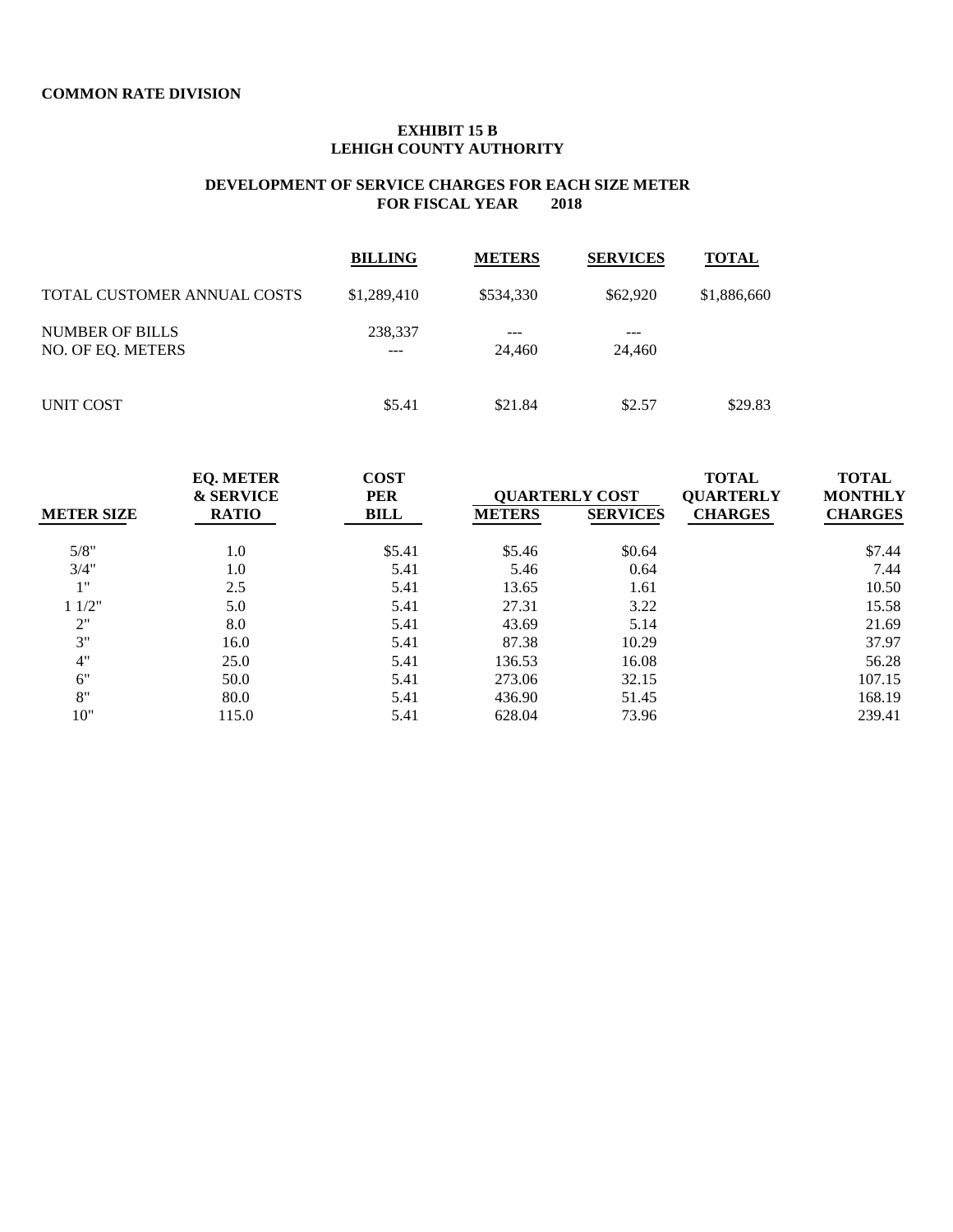#### **EXHIBIT 15 B LEHIGH COUNTY AUTHORITY**

|                                             | <b>BILLING</b> | <b>METERS</b> | <b>SERVICES</b> | <b>TOTAL</b> |
|---------------------------------------------|----------------|---------------|-----------------|--------------|
| TOTAL CUSTOMER ANNUAL COSTS                 | \$1,326,400    | \$522,077     | \$63,900        | \$1,912,377  |
| <b>NUMBER OF BILLS</b><br>NO. OF EO. METERS | 241,133<br>--- | ---<br>24.693 | 24.693          |              |
| UNIT COST                                   | \$5.50         | \$21.14       | \$2.59          | \$29.23      |

|                   | <b>EQ. METER</b><br><b>&amp; SERVICE</b> | <b>COST</b><br><b>PER</b> | <b>QUARTERLY COST</b> |                 | <b>TOTAL</b><br><b>QUARTERLY</b> | <b>TOTAL</b><br><b>MONTHLY</b> |
|-------------------|------------------------------------------|---------------------------|-----------------------|-----------------|----------------------------------|--------------------------------|
| <b>METER SIZE</b> | <b>RATIO</b>                             | BILL                      | <b>METERS</b>         | <b>SERVICES</b> | <b>CHARGES</b>                   | <b>CHARGES</b>                 |
| 5/8"              | 1.0                                      | \$5.50                    | \$5.29                | \$0.65          |                                  | \$7.48                         |
| 3/4"              | 1.0                                      | 5.50                      | 5.29                  | 0.65            |                                  | 7.48                           |
| 1"                | 2.5                                      | 5.50                      | 13.21                 | 1.62            |                                  | 10.44                          |
| 11/2"             | 5.0                                      | 5.50                      | 26.43                 | 3.23            |                                  | 15.39                          |
| 2"                | 8.0                                      | 5.50                      | 42.29                 | 5.18            |                                  | 21.32                          |
| 3"                | 16.0                                     | 5.50                      | 84.57                 | 10.35           |                                  | 37.14                          |
| 4"                | 25.0                                     | 5.50                      | 132.14                | 16.17           |                                  | 54.94                          |
| 6"                | 50.0                                     | 5.50                      | 264.28                | 32.35           |                                  | 104.38                         |
| 8"                | 80.0                                     | 5.50                      | 422.85                | 51.76           |                                  | 163.70                         |
| 10"               | 115.0                                    | 5.50                      | 607.85                | 74.40           |                                  | 232.92                         |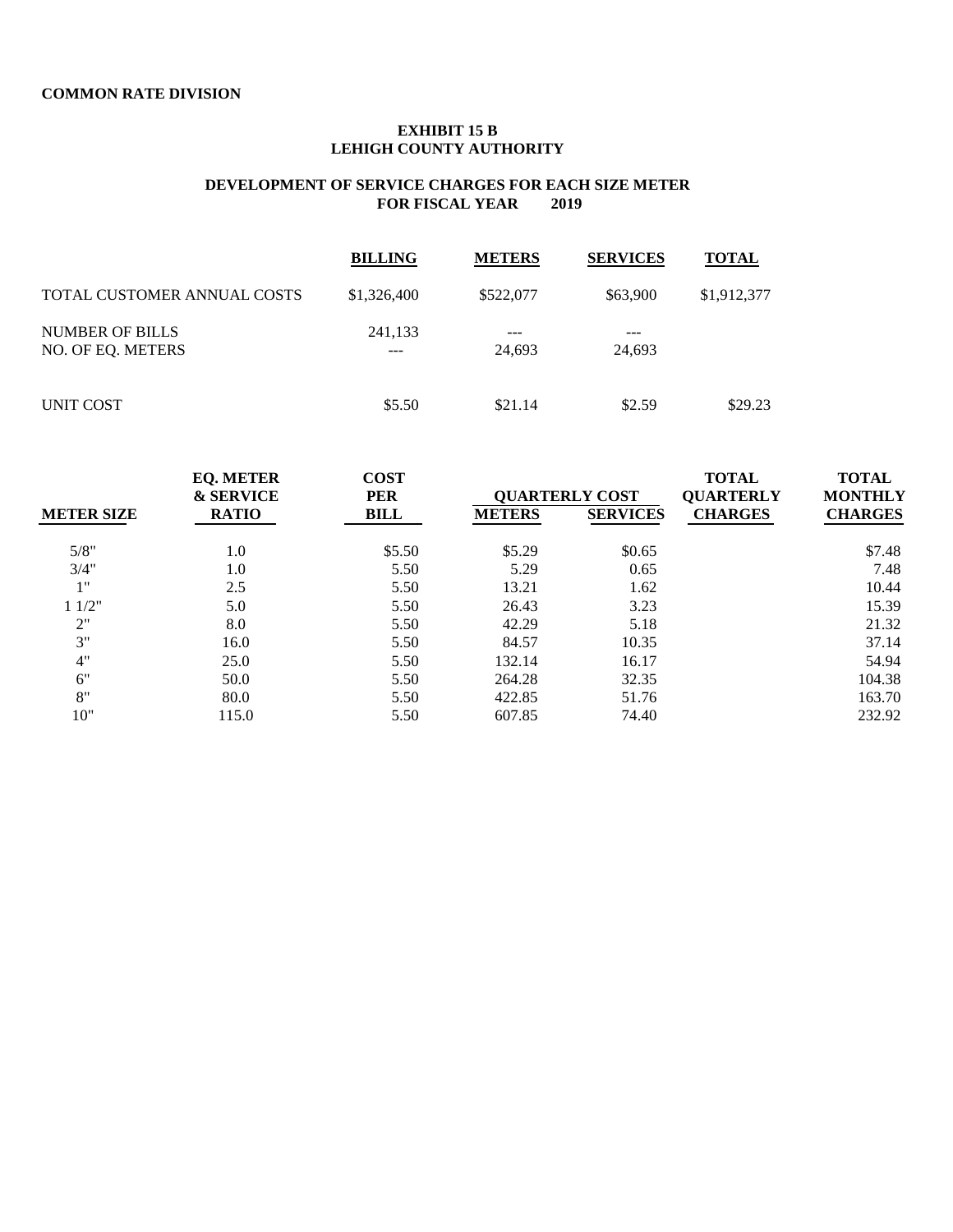#### **EXHIBIT 15 B LEHIGH COUNTY AUTHORITY**

|                                             | <b>BILLING</b> | <b>METERS</b> | <b>SERVICES</b> | <b>TOTAL</b> |
|---------------------------------------------|----------------|---------------|-----------------|--------------|
| TOTAL CUSTOMER ANNUAL COSTS                 | \$1,365,237    | \$544,594     | \$68,335        | \$1,978,165  |
| <b>NUMBER OF BILLS</b><br>NO. OF EO. METERS | 243,905<br>--- | ---<br>24.924 | 24.924          |              |
| UNIT COST                                   | \$5.60         | \$21.85       | \$2.74          | \$30.19      |

|                   | <b>EQ. METER</b><br><b>&amp; SERVICE</b> | <b>COST</b><br><b>PER</b> | <b>QUARTERLY COST</b> |                 | <b>TOTAL</b><br><b>QUARTERLY</b> | <b>TOTAL</b><br><b>MONTHLY</b> |
|-------------------|------------------------------------------|---------------------------|-----------------------|-----------------|----------------------------------|--------------------------------|
| <b>METER SIZE</b> | <b>RATIO</b>                             | BILL                      | <b>METERS</b>         | <b>SERVICES</b> | <b>CHARGES</b>                   | <b>CHARGES</b>                 |
| 5/8"              | 1.0                                      | \$5.60                    | \$5.46                | \$0.69          |                                  | \$7.65                         |
| 3/4"              | 1.0                                      | 5.60                      | 5.46                  | 0.69            |                                  | 7.65                           |
| 1"                | 2.5                                      | 5.60                      | 13.66                 | 1.71            |                                  | 10.72                          |
| 11/2"             | 5.0                                      | 5.60                      | 27.31                 | 3.43            |                                  | 15.84                          |
| 2"                | 8.0                                      | 5.60                      | 43.70                 | 5.48            |                                  | 21.99                          |
| 3"                | 16.0                                     | 5.60                      | 87.40                 | 10.97           |                                  | 38.39                          |
| 4"                | 25.0                                     | 5.60                      | 136.56                | 17.14           |                                  | 56.83                          |
| 6"                | 50.0                                     | 5.60                      | 273.13                | 34.27           |                                  | 108.06                         |
| 8"                | 80.0                                     | 5.60                      | 437.00                | 54.83           |                                  | 169.54                         |
| 10"               | 115.0                                    | 5.60                      | 628.19                | 78.82           |                                  | 241.27                         |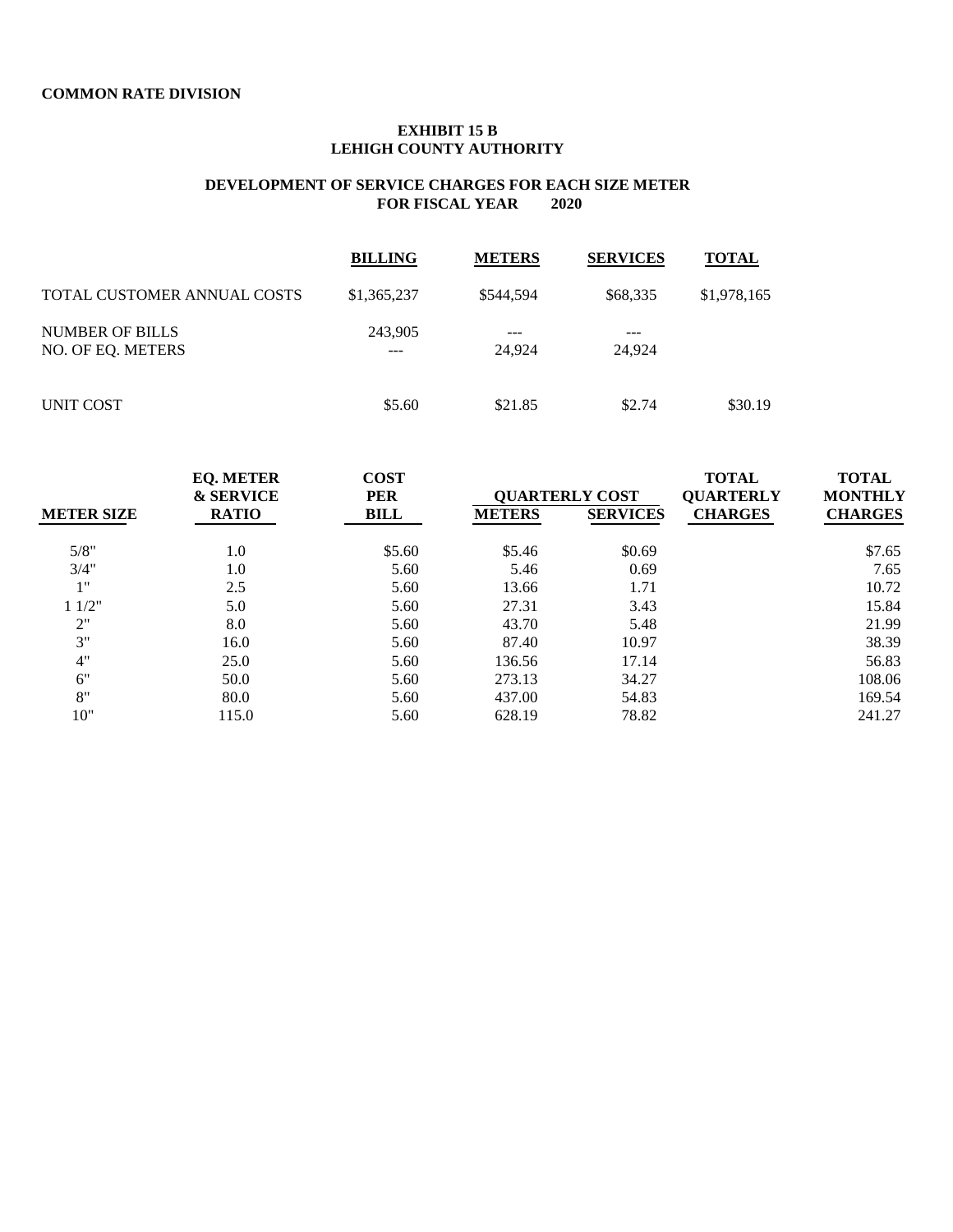#### **EXHIBIT 15 B LEHIGH COUNTY AUTHORITY**

|                                             | <b>BILLING</b> | <b>METERS</b> | <b>SERVICES</b> | <b>TOTAL</b> |
|---------------------------------------------|----------------|---------------|-----------------|--------------|
| TOTAL CUSTOMER ANNUAL COSTS                 | \$1,405,262    | \$568,740     | \$73,395        | \$2,047,397  |
| <b>NUMBER OF BILLS</b><br>NO. OF EO. METERS | 246,630<br>--- | ---<br>25.151 | 25,151          |              |
| UNIT COST                                   | \$5.70         | \$22.61       | \$2.92          | \$31.23      |

|                   | <b>EQ. METER</b><br><b>&amp; SERVICE</b> | <b>COST</b><br><b>PER</b> | <b>OUARTERLY COST</b> |                 | <b>TOTAL</b><br><b>QUARTERLY</b> | <b>TOTAL</b><br><b>MONTHLY</b> |
|-------------------|------------------------------------------|---------------------------|-----------------------|-----------------|----------------------------------|--------------------------------|
| <b>METER SIZE</b> | <b>RATIO</b>                             | <b>BILL</b>               | <b>METERS</b>         | <b>SERVICES</b> | <b>CHARGES</b>                   | <b>CHARGES</b>                 |
| 5/8"              | 1.0                                      | \$5.70                    | \$5.65                | \$0.73          |                                  | \$7.83                         |
| 3/4"              | 1.0                                      | 5.70                      | 5.65                  | 0.73            |                                  | 7.83                           |
| 1"                | 2.5                                      | 5.70                      | 14.13                 | 1.82            |                                  | 11.02                          |
| 11/2"             | 5.0                                      | 5.70                      | 28.27                 | 3.65            |                                  | 16.34                          |
| 2"                | 8.0                                      | 5.70                      | 45.23                 | 5.84            |                                  | 22.72                          |
| 3"                | 16.0                                     | 5.70                      | 90.45                 | 11.67           |                                  | 39.74                          |
| 4"                | 25.0                                     | 5.70                      | 141.33                | 18.24           |                                  | 58.89                          |
| 6"                | 50.0                                     | 5.70                      | 282.66                | 36.48           |                                  | 112.08                         |
| 8"                | 80.0                                     | 5.70                      | 452.26                | 58.36           |                                  | 175.90                         |
| 10"               | 115.0                                    | 5.70                      | 650.12                | 83.90           |                                  | 250.37                         |